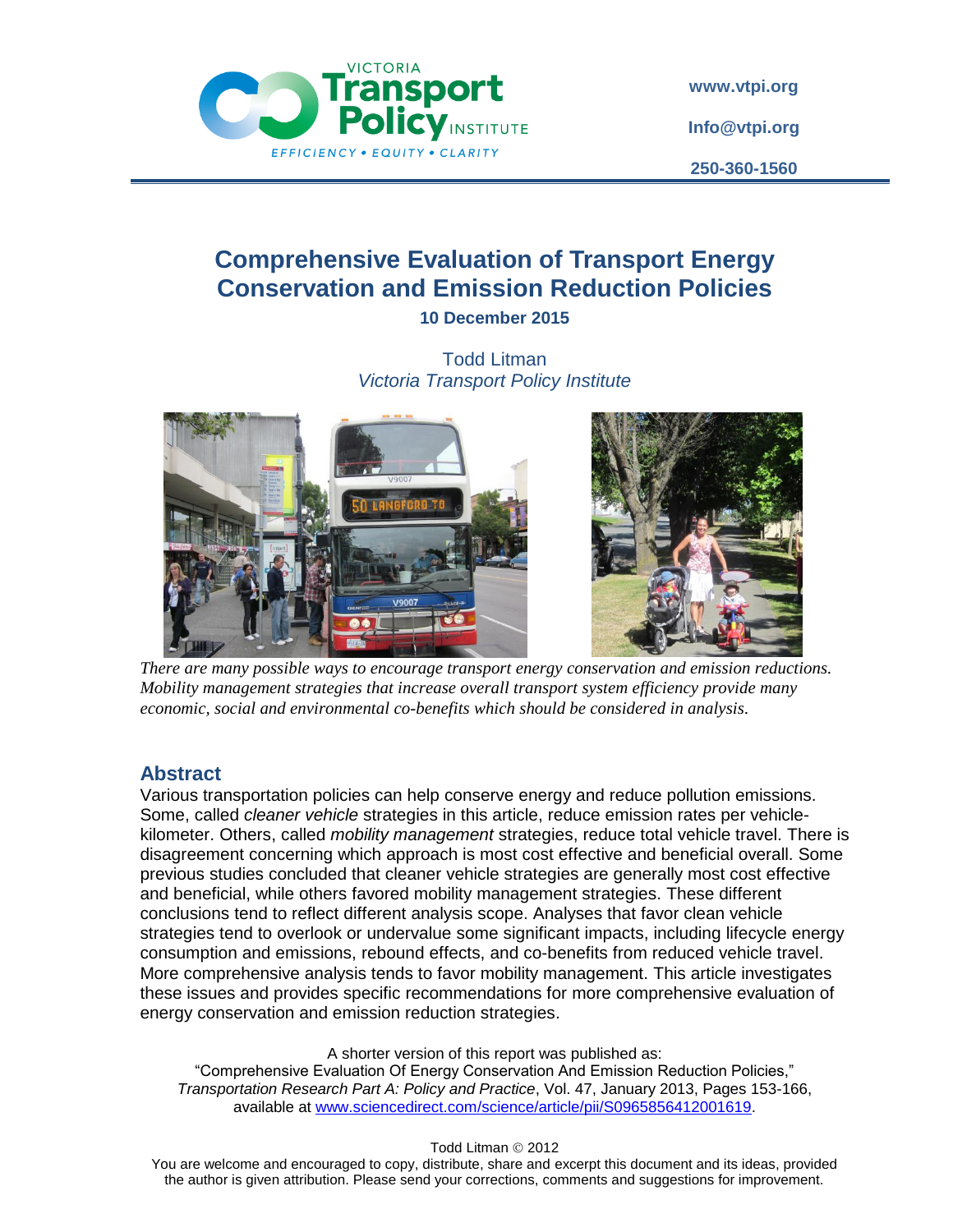## **Introduction**

 $\overline{a}$ 

In response to concerns about oil dependency, air pollution and climate change risks, many jurisdictions have established energy conservation and emission reduction targets (USEPA 2012). Since motor vehicles are major petroleum consumers and pollution emitters, transportation policy reforms are important for achieving these goals. 1 There are many potential transport energy conservation and emission reduction strategies (AASHTO 2009; Morrow, et al. 2010; UKERC 2009). For this analysis they are divided into two major categories: *cleaner vehicle* strategies that reduce fuel consumption and emission rates per unit of travel, and *mobility management* (also called *transportation demand management* and *VMT reduction*) 2 strategies that reduce total motor vehicle travel, as indicated in Table 1.

| <b>Cleaner Vehicles</b>                                          | <b>Mobility Management</b>                             |
|------------------------------------------------------------------|--------------------------------------------------------|
| Reduce fuel consumption and emission rates per unit of<br>travel | Reduce total vehicle travel                            |
| Anti-idling programs and regulations                             | Car-free planning and vehicle restrictions             |
| Feebates (special fees on inefficient vehicles and rebates)      | Commute trip reduction programs                        |
| on efficient vehicles)                                           | Distance-based vehicle insurance and registration fees |
| Fleet management and driver training                             | Distance-based emission fees                           |
| Fuel efficiency standards (such as CAFE)                         | Efficient parking management and pricing               |
| Fuel quality improvements                                        | Freight transport management                           |
| Fuel tax increases*                                              | Fuel tax increases*                                    |
| Inspection and maintenance (I/M) programs                        | Mobility management marketing                          |
| Low emission vehicle mandates                                    | Non-motorized transportation improvements              |
| Promote purchase of cleaner vehicles                             |                                                        |
| Promote motorcycle and small vehicle use                         | Ridesharing improvements and incentives                |
| Resurface highways                                               | Road pricing                                           |
| Roadside "high emitter" identification                           | Smart growth development policies                      |
|                                                                  | Telework encouragement                                 |
| Scrapage programs                                                | Transit improvements and incentives                    |

## *Table 1* **Transport Energy Conservation and Emission Reduction Strategies** (VTPI 2011)

*This table lists the various types of energy conservation and emission reduction strategies. (\* fuel taxes encourage both cleaner vehicles* and *vehicle travel reductions.)*

 $<sup>1</sup>$  Since energy consumption produces air emissions they overlap and can generally be considered a single objective.</sup>

<sup>2</sup> Mobility management is often called *transportation demand management*, but this is a technical term and the acronym sounds like *tedium*, an unpleasant condition, and so is inappropriate for general audiences. The term *VMT (Vehicle Miles Traveled) reduction* is widely used in the U.S., but is not metric and therefore inappropriate for international audiences. Cox (2011) calls cleaner vehicle strategies *technological strategies* and mobility management *behavioral strategies*, but those terms are inaccurate since many cleaner vehicle strategies involve behavioral change (such as changing vehicle purchase decisions) and many mobility management strategies involve new technologies (to support telework, automate road and parking pricing, improve user information, etc.). For these reasons I consider *cleaner vehicles* and *mobility management* more accurate terms.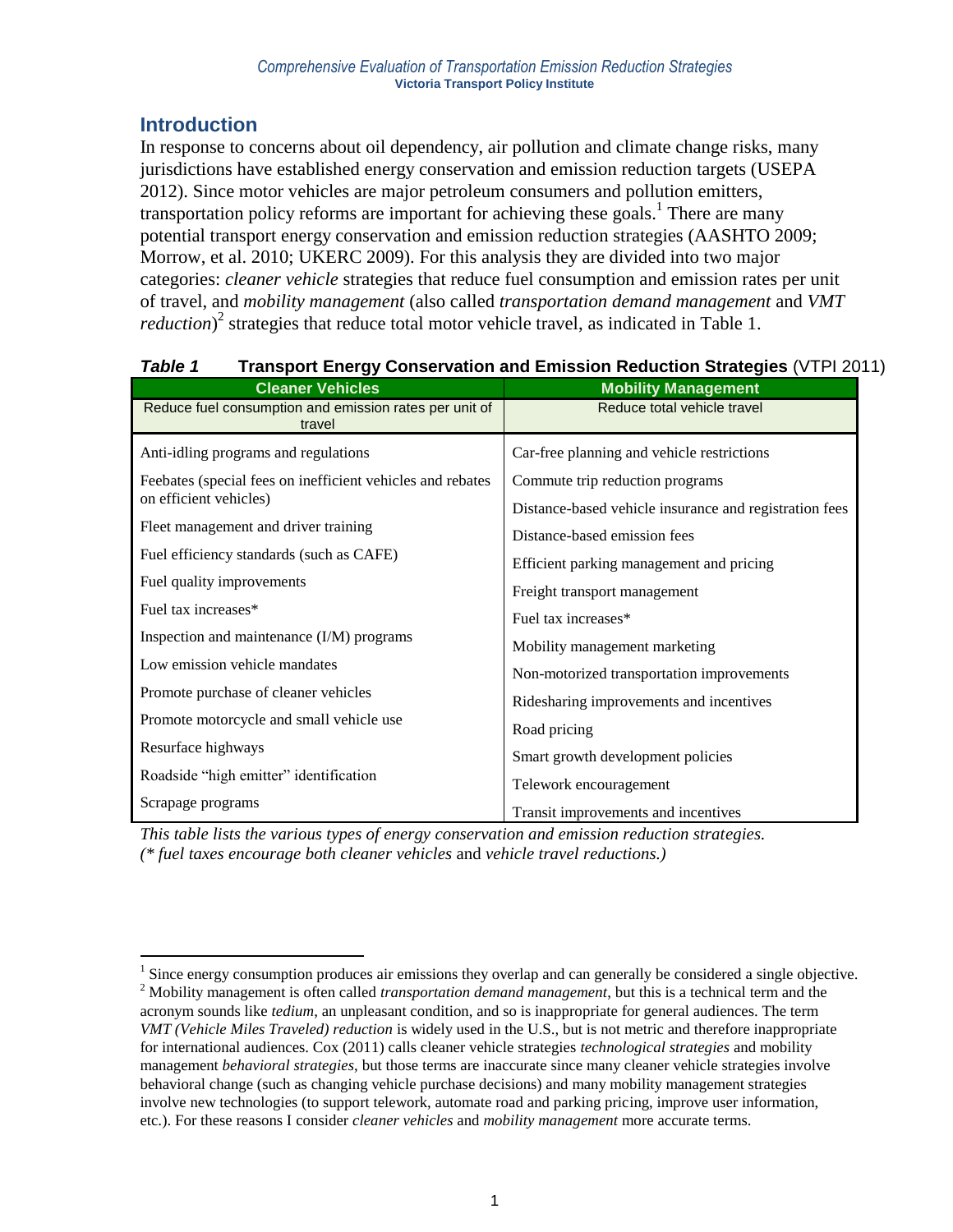#### *Comprehensive Evaluation of Transportation Emission Reduction Strategies* **Victoria Transport Policy Institute**

There is considerable debate concerning which policies are overall optimal. Some studies conclude that clean vehicle strategies are most cost effective and beneficial overall, based on the assumption that mobility management is difficult to implement, and harmful to consumers and the economy (Cox and Moore 2011; Hartgen, Fields and Moore 2011; McKinsey 2007). For example, Moore, Staley and Poole (2010) argue,

"Attempts to reduce VMT [vehicle miles traveled] typically rely on very blunt policy instruments, such as increasing urban densities, and run the risk of reducing mobility, reducing access to jobs, and narrowing the range of housing choice. VMT reduction, in fact, is an inherently blunt policy instrument because it relies almost exclusively on changing human behavior and settlement patterns to increase transit use and reduce automobile travel rather than directly target GHGs. It also uses long-term strategies with highly uncertain effects on GHGs based on current research. Not surprisingly, VMT reduction strategies often rank among the most costly and least efficient options. In contrast, less intrusive policy approaches such as improved fuel efficiency and traffic signal optimization are more likely to directly reduce GHGs than behavioral approaches such as increasing urban densities to promote higher public transit usage."

Other studies conclude that mobility management strategies can be cost effective and beneficial overall (Litman 2008). Research commissioned by the Transportation Research Board (TRB 2009), the U.S. Department of Transportation (USDOT 2010), and the UK Energy Research Centre (UKERC 2009) all conclude that vehicle travel reductions can provide significant and cost effective energy savings and emission reductions.

These different conclusions tend to reflect different evaluation frameworks, which define the analysis methods and scope. A comprehensive evaluation framework, which considers all significant options and impacts, is necessary to identify truly optimal policies.<sup>3</sup> Comprehensive analysis is particularly important for transport policy analysis because transport decisions tend to have more diverse impacts than most other sectors. For example, increasing building insulation does not generally affect how people live or communities develop, so relatively simple cost effectiveness analysis is adequate to determine the optimal amount of building weatherization. However transport planning decisions have many indirect economic, social and environmental impacts, so evaluating policies that affect how and how much people travel require comprehensive analysis that accounts for these additional factors. Although the importance of comprehensive evaluation may seem obvious, it is not always done. Conventional transport policy analysis often considers a limited set of impacts.

This article investigates these issues. It describes the requirements for comprehensive transport energy conservation and emission reduction evaluation, investigates current evaluation practices, and applies comprehensive evaluation to various strategies.

 $\overline{a}$ 

<sup>3</sup> Various terms are used when evaluating impacts. Undesirable impacts are generally called *problems* in qualitative analysis and *costs* in quantitative analysis. Desirable impacts are often called *planning objectives* in qualative analysis and *benefits* in qualitative analysis. Additional benefits are called *co-benefits* (Kendra, et al. 2007; Leather 2009).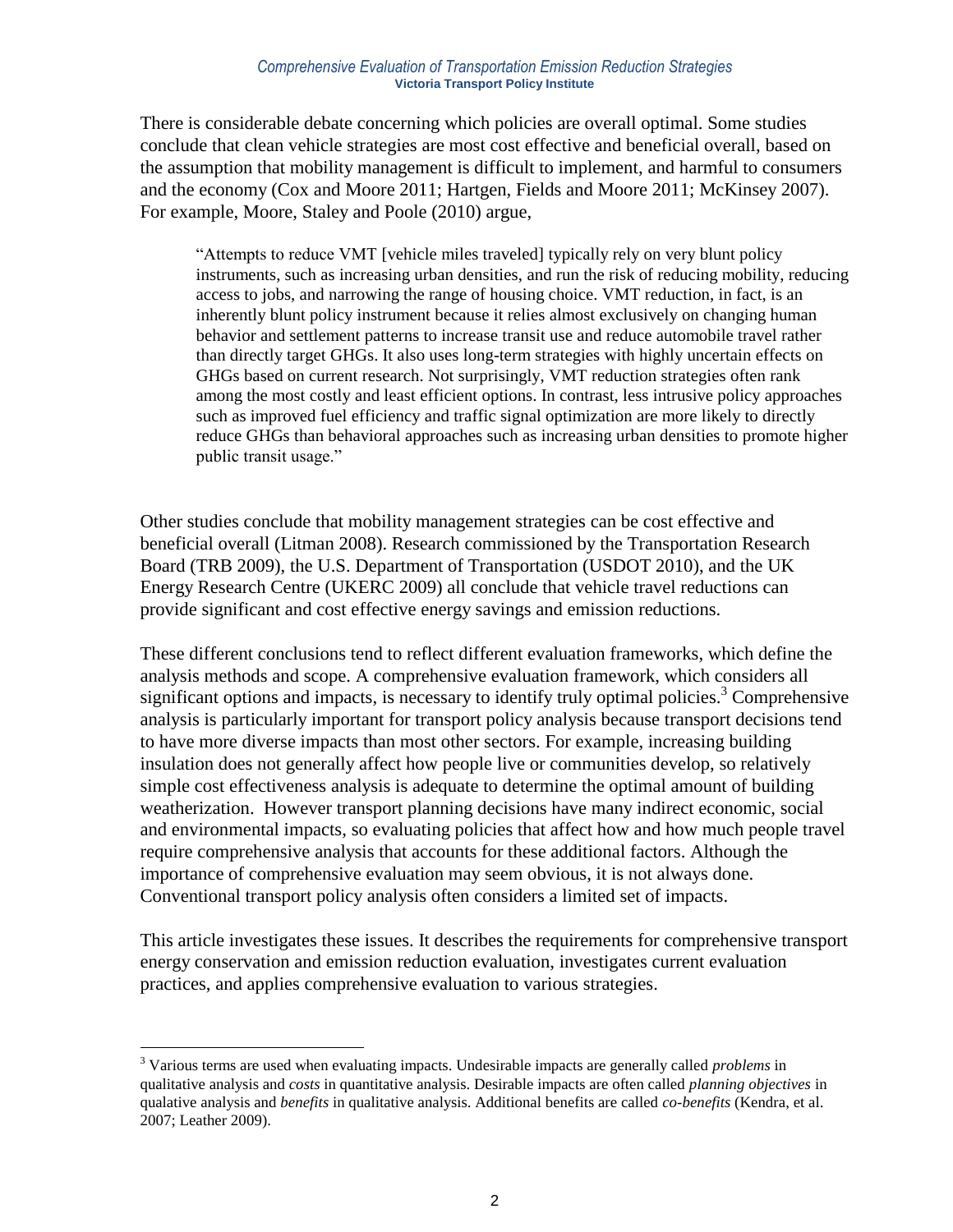## **Comprehensive Evaluation Guidelines**

*This section discusses requirements for comprehensive evaluation of transportation energy conservation and emission reduction strategies.*

### *Options Considered*

Comprehensive analysis should consider a diverse range of potential energy conservation and emission reduction strategies, such as those in Table 1. Some strategies have synergistic effects (if implemented together their total impacts are greater than the sum of individual impacts). For example, pricing reforms tend to be more effective if implemented with improvements to alternative modes, so analyses should consider integrated packages of complementary strategies. Various sources can help identify potential strategies (AASHTO 2009; Böhler-Baedeker and Hüging 2012; Morrow, et al. 2010; VTPI 2011) and evaluate their impacts (CARB 2010-11; IDTP 2010; UKERC 2009). Critics sometimes argue that mobility management impacts are unpredictable (Cox and Moore 2011; Moore, Staley and Poole 2010), but such claims tend to ignore current case studies and modeling capabilities (*EPOMM Case Studies*; Johnston 2006; VTPI 2011).

### *Scope of Impacts*

Comprehensive analysis should consider all significant impacts. Table 2 indicates various transport impacts and the degree they are considered in conventional transport policy analysis.

| rapie z<br>Fransport impacts                                       |                                                                                                              |
|--------------------------------------------------------------------|--------------------------------------------------------------------------------------------------------------|
| <b>Impacts</b>                                                     | <b>Degree Considered in Conventional Policy Analysis</b>                                                     |
| Travel speed, convenience and<br>comfort                           | Travel speed is generally considered, but convenience and comfort are<br>seldom quantified                   |
| Consumer costs and affordability<br>(costs to lower-income people) | Vehicle operating costs and fares are generally considered, but vehicle<br>ownership costs are often ignored |
| Mobility options for non-drivers                                   | Generally considered a special planning issue                                                                |
| Congestion                                                         | Generally considered and is often a dominant analysis factor                                                 |
| Direct government costs                                            | Generally considered and is often a dominant analysis factor                                                 |
| Parking costs                                                      | Seldom considered                                                                                            |
| Traffic safety                                                     | Generally considered, measured per kilometer of travel                                                       |
| Energy consumption                                                 | Generally considered, measured per kilometer of travel                                                       |
| Pollution emissions                                                | Generally considered, measured per kilometer of travel                                                       |
| Land use impacts                                                   | Sometimes considered                                                                                         |
| Public fitness and health                                          | Seldom considered, but gaining consideration                                                                 |

## *Table 2* **Transport Impacts**

*Conventional analysis considers some impacts and overlook others.*

Comprehensive analysis should at least apply qualitative analysis that indicates the direction of impacts, and if possible impacts should be *quantified* (measured) and *monetized* (valued using monetary units). Monetized estimates of many of these impacts are now available from various sources (DfT 2006; Litman 2009; Maibach, et al. 2008; NZTA 2010).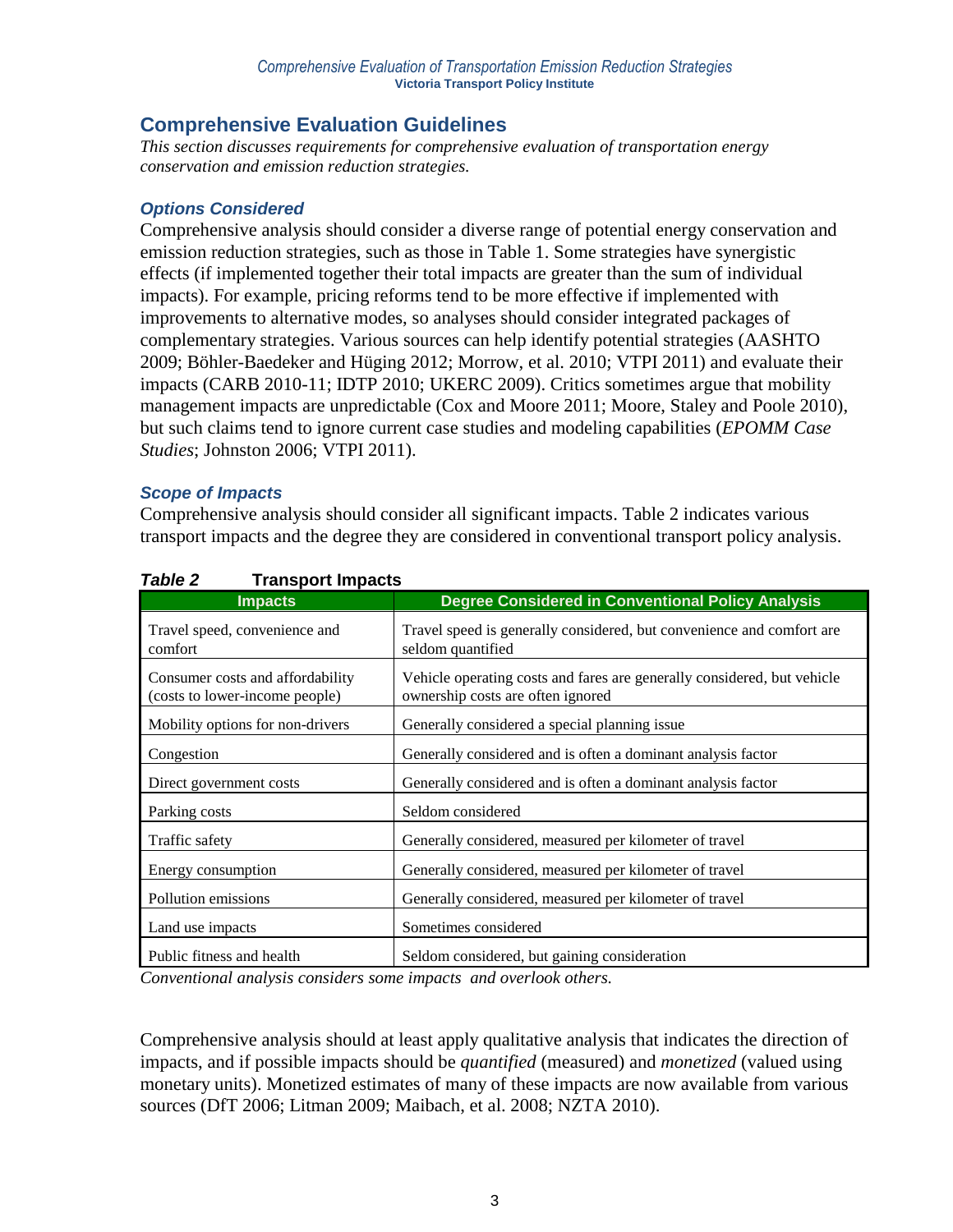## *Rebound Effects*

*Rebound* (also called *takeback*) *effects* refers to the increased vehicle travel that results from increased fuel efficiency, cheaper fuels, or roadway expansion that increases traffic speeds (Jägerbrand, et al. 2014; Noland and Quddus 2006; UKERC 2009). In a typical situation, about a third of fuel or time savings are used for additional vehicle travel, so for example, increasing fuel efficiency 10% increases vehicle approximately travel 3%, leaving 7% net energy savings. This has three impacts to consider: reduced net energy savings, increased vehicle travel external costs, and incremental consumer benefits from the increased mobility (Litman 2001).

There is debate concerning the magnitude of this effect. Hymel, Small and Van Dender (2010) found that vehicle travel price elasticities declined to less than -0.1 (a 10% fuel price increase reduced fuel consumption less than 0.1%) in the U.S. between 1970 and 2004, but this was a unique period of increasing travel demand, rising incomes, automobile-oriented planning, and declining real (inflation-adjusted) fuel prices. Recent studies indicate that driving has since become more price-sensitive (Litman 2012). Li, Linn and Muehlegger (2011) found a -0.235 fuel price elasticity between 1968 and 2008 (a 10% fuel price increase reduced fuel consumption 2.3%) with higher values for durable price increases. Gillingham (2010) found medium-run (two-year) elasticities of vehicle travel with respect to gasoline price ranging from -0.15 to -0.20, with impacts that increased over time. These studies suggest that rebound effects have returned to more normal levels and will probably rise further if fuel prices continue to increase relative to incomes.

### *Lifecycle Analysis - Indirect Energy Consumption and Emissions*

Comprehensive evaluation applies *lifecycle cost analysis*, which considers indirect and longterm impacts, in addition to direct and immediate impacts. For example, when comparing investments in different modes or land use development policies, lifecycle analysis consider, in addition to direct fuel consumption, lifecycle analysis considers vehicle and facility embodied energy, and impacts on residents total motor vehicle travel (Kimball, et al. 2013; Nichols and Kockelman 2015). Chester and Horvath (2008) estimate that tailpipe emissions represent just 56% of total automobile lifecycle energy inputs, and Michalek, et al. (2011) concluded that hybrid vehicles provide at most only about 20% lifetime energy conservation and emission reductions compared with conventional vehicles.

## *Additional Energy Savings*

Some mobility management strategies provide additional energy savings and emission reductions that should be considered in analysis. Strategies that reduce traffic congestion, such as efficient road pricing and grade-separated public transit, reduce vehicle emission rates. High quality transit can leverage additional vehicle travel reductions by providing a catalyst for more compact and multi-modal development; where this occurs, each transit passenger-mile typically represents a reduction of 3 to 6 automobile vehicle-miles (ICF 2010; Lem, Chami and Tucker 2011). Smart growth policies help reduce building energy consumption and heat island effects in addition to reducing motor vehicle travel (Ewing, et al. 2007; USEPA 2011).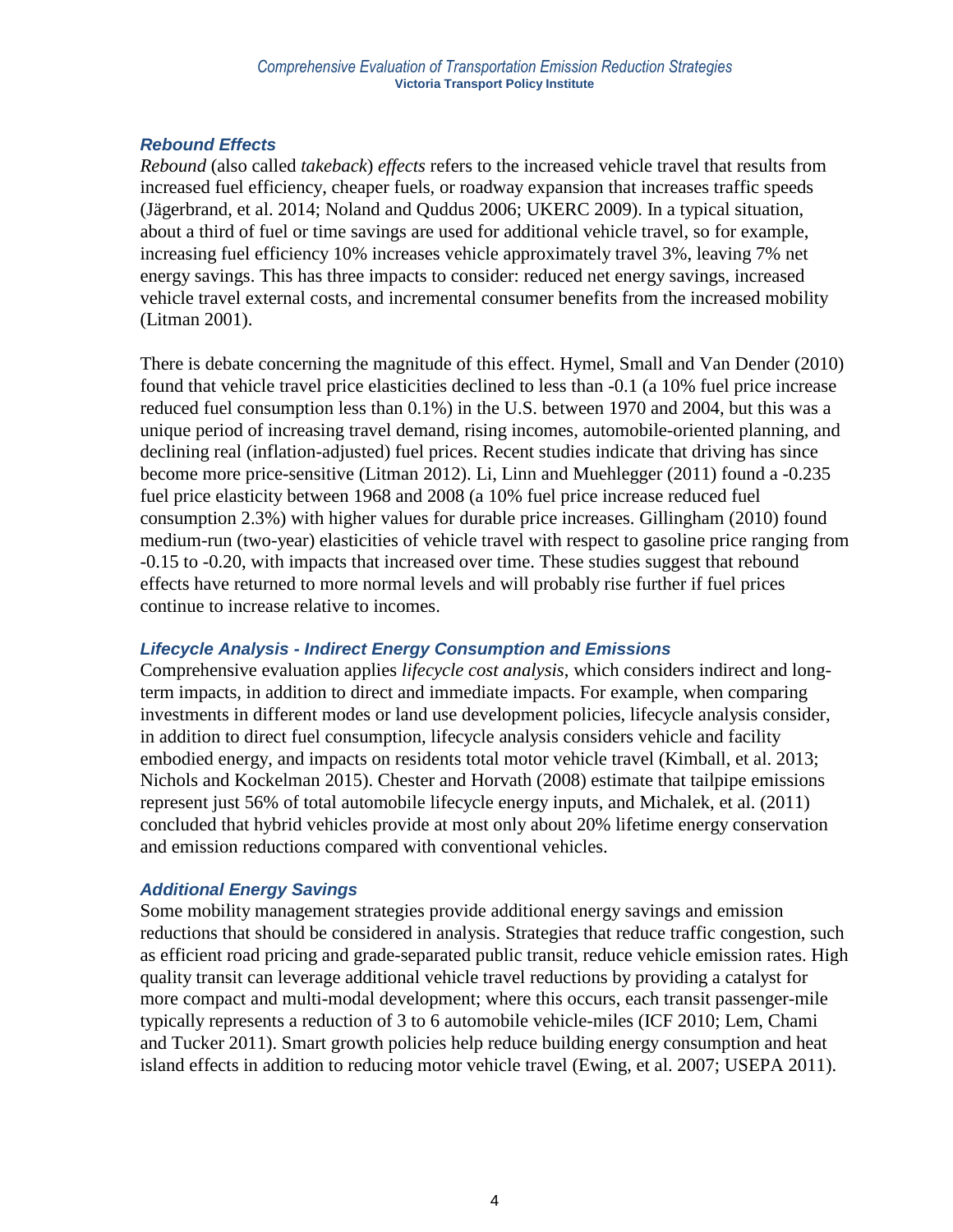## *Economic Transfers*

It is important to account for economic transfers when evaluating price changes and subsidies. For example, a tax or fare increase is a cost to affected consumers but a benefit to the government or organization that collects the additional revenue. The ultimate impacts depend on how revenues are used; even people who pay a fee may benefit overall if it reduces other taxes or finances additional services that they value. Similarly, transit subsidies are costs to governments but provide user savings and benefits.

## *Consumer Impact Analysis*

Transport analysis sometimes assumes that any vehicle travel reduction reduces user benefits, but travel changes that result from positive incentives, such as improved accessibility options or financial rewards for reduced driving, directly benefit users. For example, if cycling improvements cause travelers to shift from driving to cycling, or smart growth policies allow more households to choose more accessible locations, it is incorrect to assume they are worse off, even if their new modes are slower or their new lifestyle is less mobile. User impacts of price changes can be evaluated using the *rule-of-half*, which states that consumer surplus impacts (net changes in consumer benefits) are worth half the change in revenue ("Unit 3.5," DfT 2006). For example, if a \$1 per trip road toll increase causes annual vehicle trips to decline from 3 million to 2 million, the reduction in consumer surplus is \$2,500,000 (\$1 x 2 million for existing trips, plus  $$1 \times 1$  million  $\times 0.5$  for vehicle trips foregone).

## *Summary*

Table 3 summarizes factors that should be considered for comprehensive transport policy.

| <b>Factor</b>                                                                                                                  | <b>Effects Of Omitting</b>                                                                                                                       |
|--------------------------------------------------------------------------------------------------------------------------------|--------------------------------------------------------------------------------------------------------------------------------------------------|
| Variety of options considered, including various<br>mobility management strategies                                             | A limited range of options may overlook some cost-<br>effective strategies                                                                       |
| Impacts (costs and benefits) considered in analysis                                                                            | Tends to undervalue mobility management strategies<br>by overlooking co-benefits of improved accessibility<br>options and reduced vehicle travel |
| Rebound effects (additional vehicle travel caused by<br>more efficient vehicles, cheaper fuels and urban<br>roadway expansion) | Exaggerates cleaner vehicle benefits by ignoring the<br>increased external costs of additional vehicle travel                                    |
| Lifecycle analysis (energy and emissions at all stages of<br>vehicle and fuel production).                                     | Exaggerates cleaner vehicle energy savings and<br>emission reduction benefits                                                                    |
| Additional energy savings from reduced congestion,<br>leveraged vehicle travel reductions and more compact<br>development      | Undervalues strategies that reduce congestion and<br>increase non-motorized travel                                                               |
| Economic transfers (price change costs and benefits)                                                                           | Exaggerates pricing reform costs                                                                                                                 |
| Consumer impacts of changes in transport options and<br>activities                                                             | Undervalues mobility management strategies that<br>improve accessibility options or use positive<br>incentives to reduce vehicle travel          |

### *Table 3* **Summary of Comprehensive Evaluation Requirements**

*This table summarizes factors required for comprehensive evaluation of transport energy conservation and emission reduction policies, and the effects of omitting these factors.*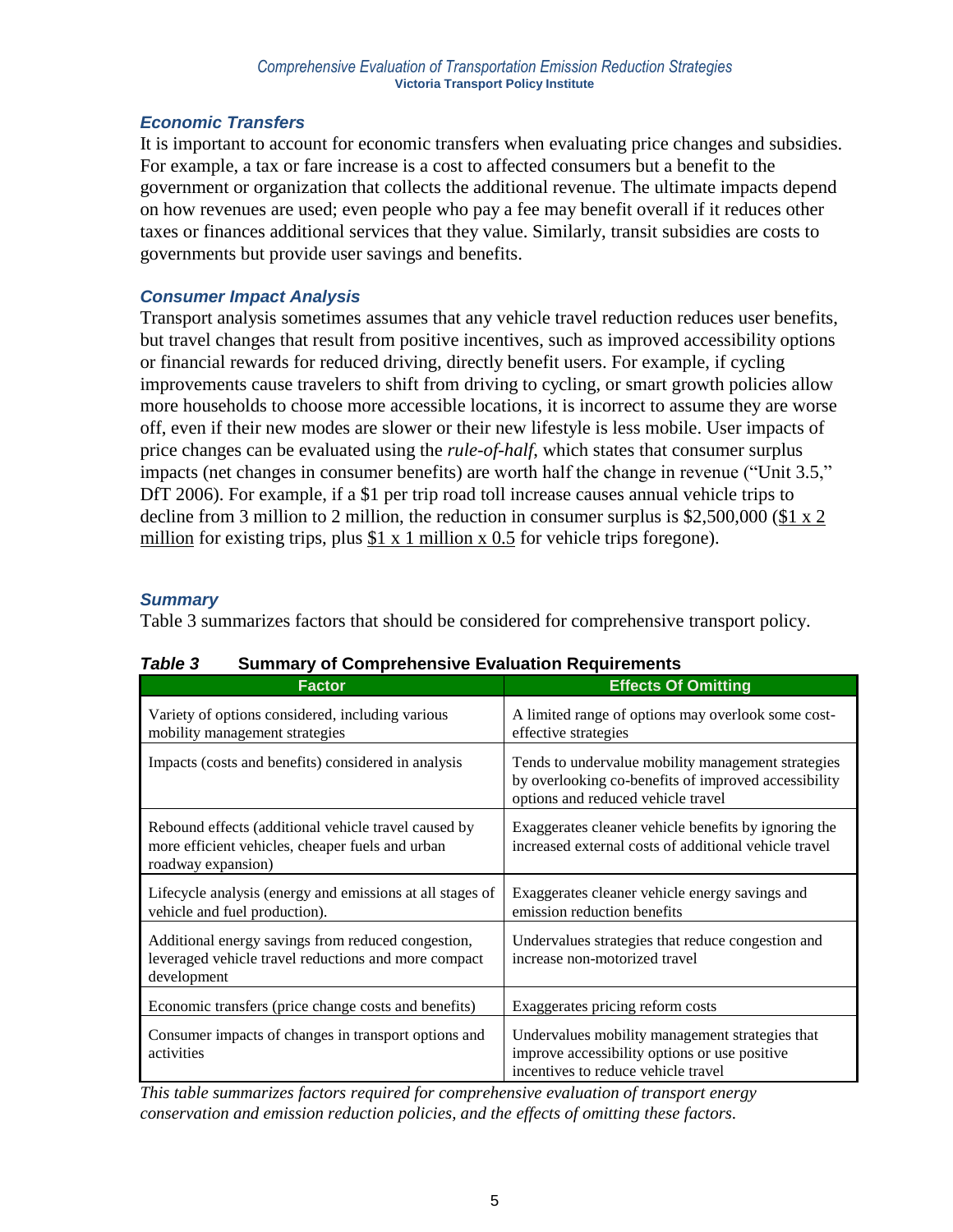## **Qualitative Analysis**

 $\overline{a}$ 

This section uses qualitative analysis to evaluate energy conservation and emission reduction strategies. Table 4 compares the planning objectives typically achieved by cleaner vehicle and mobility management strategies. Cleaner vehicles' overall consumer costs are mixed because they reduce fuel costs but usually increased ownership costs due to higher production and battery replacement costs. Most mobility management strategies help achieve a much wider range of planning objectives, although these vary depending on specific conditions.

| i abie 4<br>Comparing Impacts – Rebound Effects Ignored (Litman 2007) |                               |                            |  |
|-----------------------------------------------------------------------|-------------------------------|----------------------------|--|
| <b>Planning Objectives</b>                                            | <b>Cleaner Vehicles</b>       | <b>Mobility Management</b> |  |
| Improved user convenience and comfort                                 |                               |                            |  |
| Consumer savings and affordability                                    | $\checkmark$ / $\mathsf{x}^4$ | $\sqrt{x^5}$               |  |
| Improved mobility options for non-drivers                             |                               |                            |  |
| Congestion reduction                                                  |                               |                            |  |
| Roadway cost savings                                                  |                               |                            |  |
| Parking cost savings                                                  |                               |                            |  |
| Traffic safety                                                        |                               |                            |  |
| Energy conservation                                                   |                               |                            |  |
| Pollution reduction                                                   |                               |                            |  |
| Land use objectives (supports smart growth)                           |                               |                            |  |
| Improved public fitness and health                                    |                               |                            |  |

### *Table 4* **Comparing Impacts – Rebound Effects Ignored** (Litman 2007)

 $\vec{r}$  *(* $\vec{r}$  = Achieve objectives.  $\vec{r}$  = Contradicts objective.  $\vec{r}$   $\vec{r}$  = Mixed Impacts) Cleaner vehicle strategies *tend to achieve fewer planning objectives than mobility management strategies.* 

If cleaner vehicles induce additional vehicle travel (a rebound effect) they tend to contradict many planning objectives, as illustrated in Table 5.

| i abie o<br>Comprenensive Evaluation - Repound Effects Considered (Litinal) 2011) |                         |                             |  |  |  |
|-----------------------------------------------------------------------------------|-------------------------|-----------------------------|--|--|--|
| <b>Planning Objective</b>                                                         | <b>Cleaner Vehicles</b> | <b>Mobility Management</b>  |  |  |  |
| <b>Motor Vehicle Travel</b>                                                       | <i><b>Increased</b></i> | Reduced                     |  |  |  |
| Improved travel speed convenience and comfort                                     |                         | $\checkmark$ / $\checkmark$ |  |  |  |
| Congestion reduction                                                              | $\mathbf x$             |                             |  |  |  |
| Roadway cost savings                                                              | $\mathbf x$             |                             |  |  |  |
| Parking cost savings                                                              | ×                       |                             |  |  |  |
| Consumer savings and affordability                                                | $\checkmark$ / $\times$ | $\checkmark$ / $\times$     |  |  |  |
| Traffic safety                                                                    | ×                       |                             |  |  |  |
| Improved mobility options                                                         |                         |                             |  |  |  |
| Energy conservation                                                               |                         |                             |  |  |  |
| Pollution reduction                                                               |                         |                             |  |  |  |
| Land use objectives                                                               | $\mathbf x$             |                             |  |  |  |
| Public fitness and health                                                         | ×                       |                             |  |  |  |

## *Table 5* **Comprehensive Evaluation - Rebound Effects Considered** (Litman 2011)

*( = Achieve objectives. = Contradicts objective. / = Mixed Impacts). Clean vehicle strategies tend to increase vehicle travel and therefore contradict other planning objectives.* 

<sup>&</sup>lt;sup>4</sup> Efficient and alternative fuel vehicles usually have lower operating costs but higher ownership costs.

<sup>&</sup>lt;sup>5</sup> Some strategies (alternative mode improvements and parking cash out) provide direct user savings. Others

<sup>(</sup>efficient road and parking pricing) increase user costs but their overall impacts depend on how revenues are used.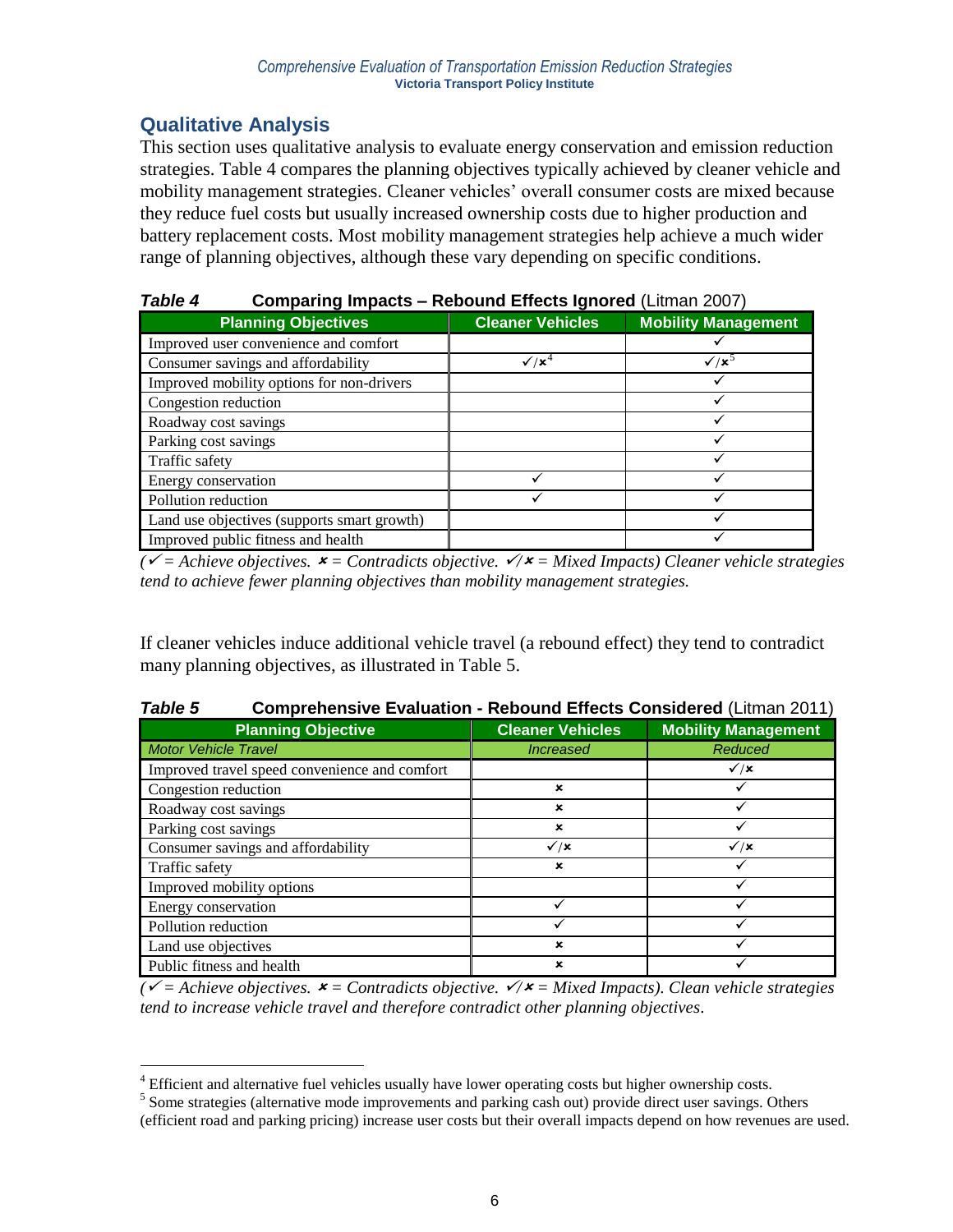To evaluate direct user impacts, mobility management strategies can be divided into three major categories, as indicated in Table 6:

- Strategies that improve transport options (walking, cycling, public transit, carsharing, etc.) tend to provide direct user benefits.
- Some pricing reforms (distance-based insurance and parking cash out) provide direct user savings (they are optional so users only reduce vehicle travel if they directly benefit), while others (such as higher road tolls, parking fees and fuel prices) increase user costs but are economic transfers so their overall impacts depend on how revenues are used.
- Smart growth policies, which result in more compact and multi-modal communities, tend to provide both direct user benefits (improving accessibility and reducing transport costs), and some user costs (increased local congestion and some development costs).

| i unic v<br>mpacts of Different Types of mobility management ou ategres |                        |                             |                             |  |
|-------------------------------------------------------------------------|------------------------|-----------------------------|-----------------------------|--|
| <b>Planning Objective</b>                                               | <b>Improve Options</b> | <b>Pricing Reforms</b>      | <b>Smart Growth</b>         |  |
| Improved travel speed, convenience & comfort                            |                        | $\checkmark$ / $\checkmark$ | $\checkmark$ / $\times$     |  |
| Congestion reduction                                                    |                        |                             | $\checkmark$ / $\checkmark$ |  |
| Roadway cost savings                                                    |                        |                             | $\checkmark$ / $\times$     |  |
| Parking cost savings                                                    |                        |                             | $\sqrt{x}$                  |  |
| Consumer savings and affordability                                      |                        | $\checkmark$ / $\checkmark$ | $\checkmark$ / $\checkmark$ |  |
| Traffic safety                                                          |                        |                             |                             |  |
| Improved mobility options                                               |                        | $\checkmark$ / $\checkmark$ |                             |  |
| Energy conservation                                                     |                        |                             |                             |  |
| Pollution reduction                                                     |                        |                             |                             |  |
| Land use objectives                                                     |                        |                             |                             |  |
| Public fitness and health                                               |                        |                             |                             |  |

### *Table 6* **Impacts of Different Types of Mobility Management Strategies**

 $\mathbf{v}' =$  Achieve objectives.  $\mathbf{x} =$  Contradicts objective.  $\mathbf{v}/\mathbf{x} =$  Mixed Impacts).

This quantitative analysis indicates that mobility management strategies generally achieve more planning objectives than cleaner vehicle strategies, particularly if cleaner vehicle strategies have rebound effects. Of the various types of mobility management strategies, improving transport options tend to provide the greatest range of benefits because they directly benefit users in addition to external benefits. Pricing reforms are primarily economic transfers; their ultimate impacts depend on the quality of accessibility options available and how revenues are used. Smart growth policies tend to provide a mix of benefits and costs.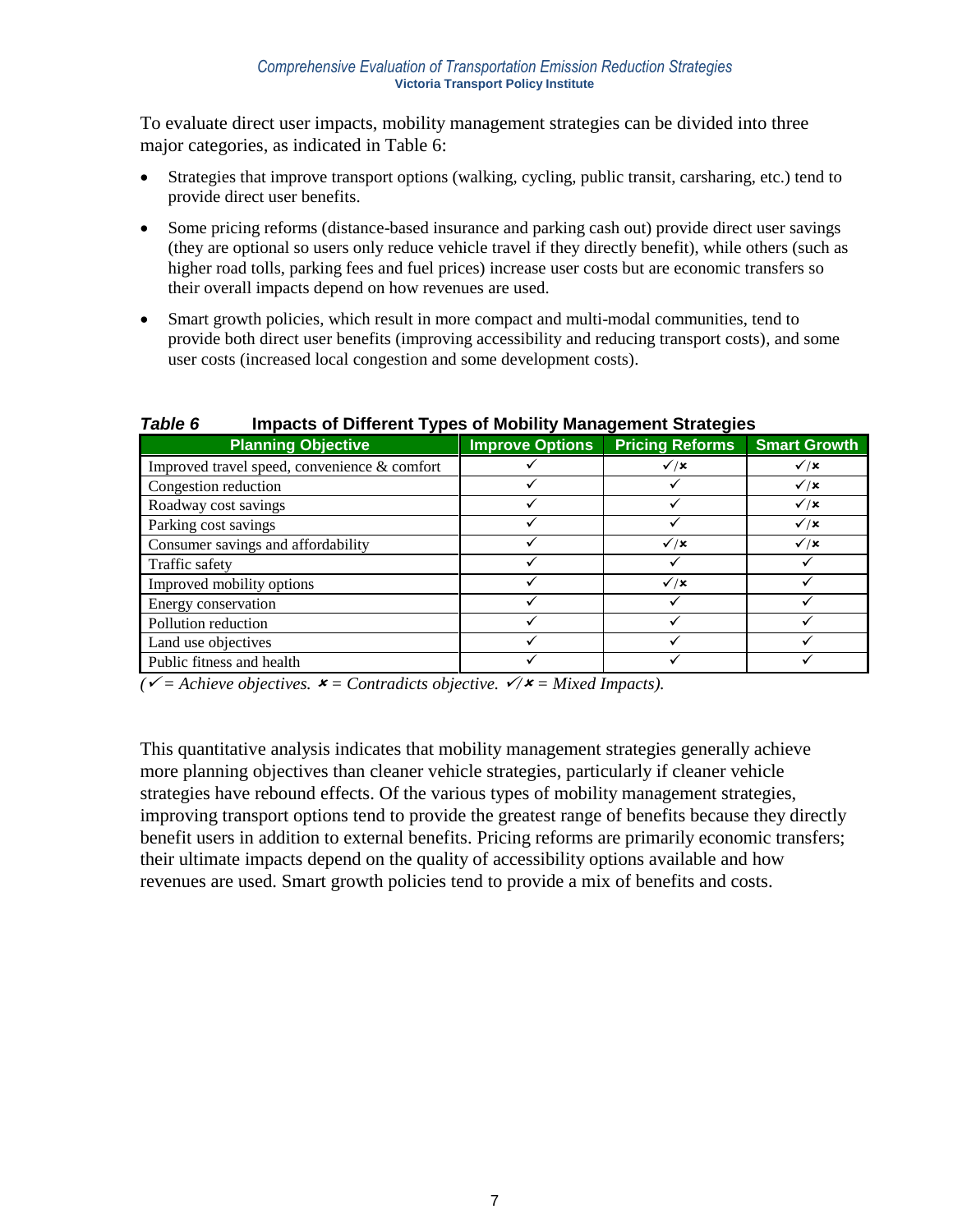## **Quantitative Analysis**

This section uses quantitative analysis to evaluate energy conservation strategies.

## *Fuel- and Vehicle-Travel Related Costs*

An extensive and growing body of research monetizes transport costs (Litman 2009; Maibach, et al. 2008). Table 7 summarizes monetized estimates of an average automobile's costs categorized according to whether they are related to fuel consumption of vehicle travel.

## *Table 7* **Average Automobile Monetized Costs** (Litman 2009; Maibach, et al. 2008) 6

|                                    | <b>Fuel-Related Costs</b> |                                      | <b>Vehicle-Travel-Related Costs</b> |
|------------------------------------|---------------------------|--------------------------------------|-------------------------------------|
| Costs associated with fuel use     | Per Vehicle-Km            | Costs associated with vehicle travel | Per Vehicle-Km                      |
| Fuel purchase (net taxes)          | \$0.079                   | Vehicle ownership                    | \$0.171                             |
| Petroleum production externalities | \$0.030                   | Crash damages                        | \$0.109                             |
| Local air pollution                | \$0.040                   | Mileage-based depreciation           | \$0.040                             |
| Climate change emissions           | \$0.010                   | Residential parking                  | \$0.040                             |
| Water pollution                    | \$0.008                   | Parking subsidies                    | \$0.038                             |
|                                    |                           | Roadway costs                        | \$0.035                             |
|                                    |                           | Congestion                           | \$0.021                             |
|                                    |                           | Barrier effect                       | \$0.009                             |
|                                    |                           | Noise                                | \$0.007                             |
| Total                              | \$0.167                   |                                      | \$0.470                             |

*Some costs are associated with fuel use, others with vehicle travel.*

Figure 1 illustrates the magnitude of these costs.

 $\overline{a}$ 



## *Figure 1* **Average Automobile Costs** (from Table 7)

*This figure shows various costs for an average automobile ranked by magnitude.*

<sup>6</sup> *Comprehensive Emission Reduction Evaluation Spreadsheet* [\(www.vtpi.org/CERE.xls\)](http://www.vtpi.org/CERE.xls).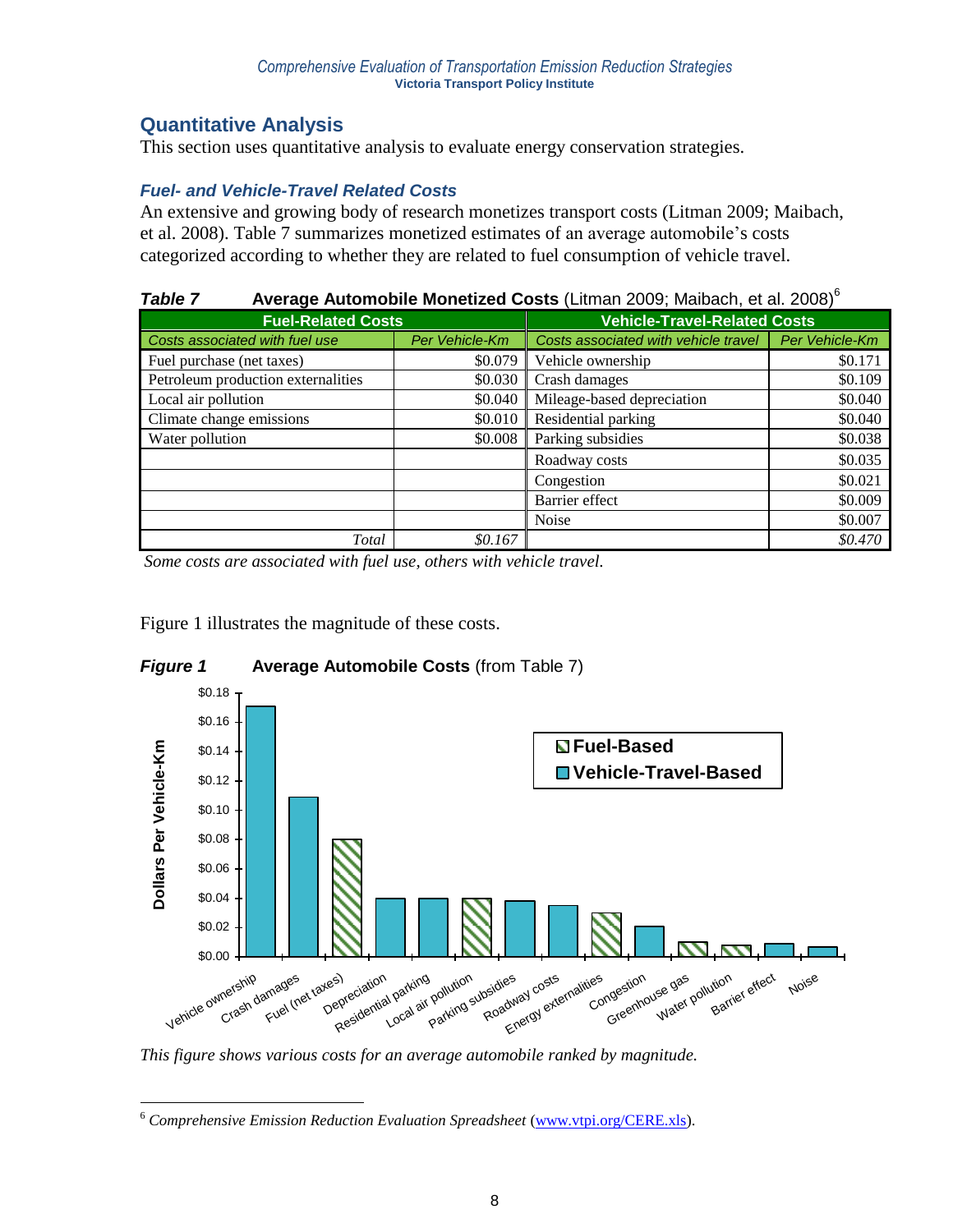This indicates that for typical vehicles, fuel-related costs are smaller than vehicle-travel-related costs. As a result, a fuel conservation strategy is probably not cost effective if it causes even modest increases in vehicle-travel costs, but is far more cost effective if it also reduces those costs. For example, a policy that doubles fuel economy provides about 8.4¢ per vehicle-km in benefits of which 4.4¢ are external benefits. That is probably not cost effective if it requires households to purchase additional vehicles (for example, an extra small car for local trips) due to increased vehicle ownership and residential parking costs, or if it increases traffic congestion, road and parking facility costs, or accidents by 10%, but an energy conservation strategy provides much more total benefits if it allows some households to reduce their vehicle ownership, or provides modest reductions in road and parking costs, or accidents.

Described differently, a liter of fuel conserved through vehicle travel reductions provides about four times the total benefits as the same fuel savings provided by cleaner vehicle strategies, due to additional benefits such as congestion reductions, road and parking facility cost savings, consumer savings, and traffic safety, as illustrated in Figure 2.



*Figure 2* **Comparing Benefits** (Litman 2009; Maibach, et al. 2008) 7

*A liter of fuel conserved by clean vehicle strategies provides about \$1.00 of reduced costs. A liter conserved by reducing vehicle travel provides nearly \$5.00 worth of reduced costs.*

Such analysis can be structured in various ways to reflect different assumptions about user impacts. For example, fuel cost savings could be excluded from the benefit category based on the assumption that, since consumers can already choose more efficient vehicles and alternative modes, any user savings must be offset by disbenefits such as reduced vehicle performance or travel speed. However, excluding user savings does not change the basic conclusion that mobility management provides more benefits than cleaner vehicle strategies.

 $\overline{a}$  $<sup>7</sup>$  Assumes that clean vehicle strategies reduce vehicle operating costs by 50%, and mobility management reduces</sup> vehicle ownership cost 10% by allowing some households to own fewer vehicles.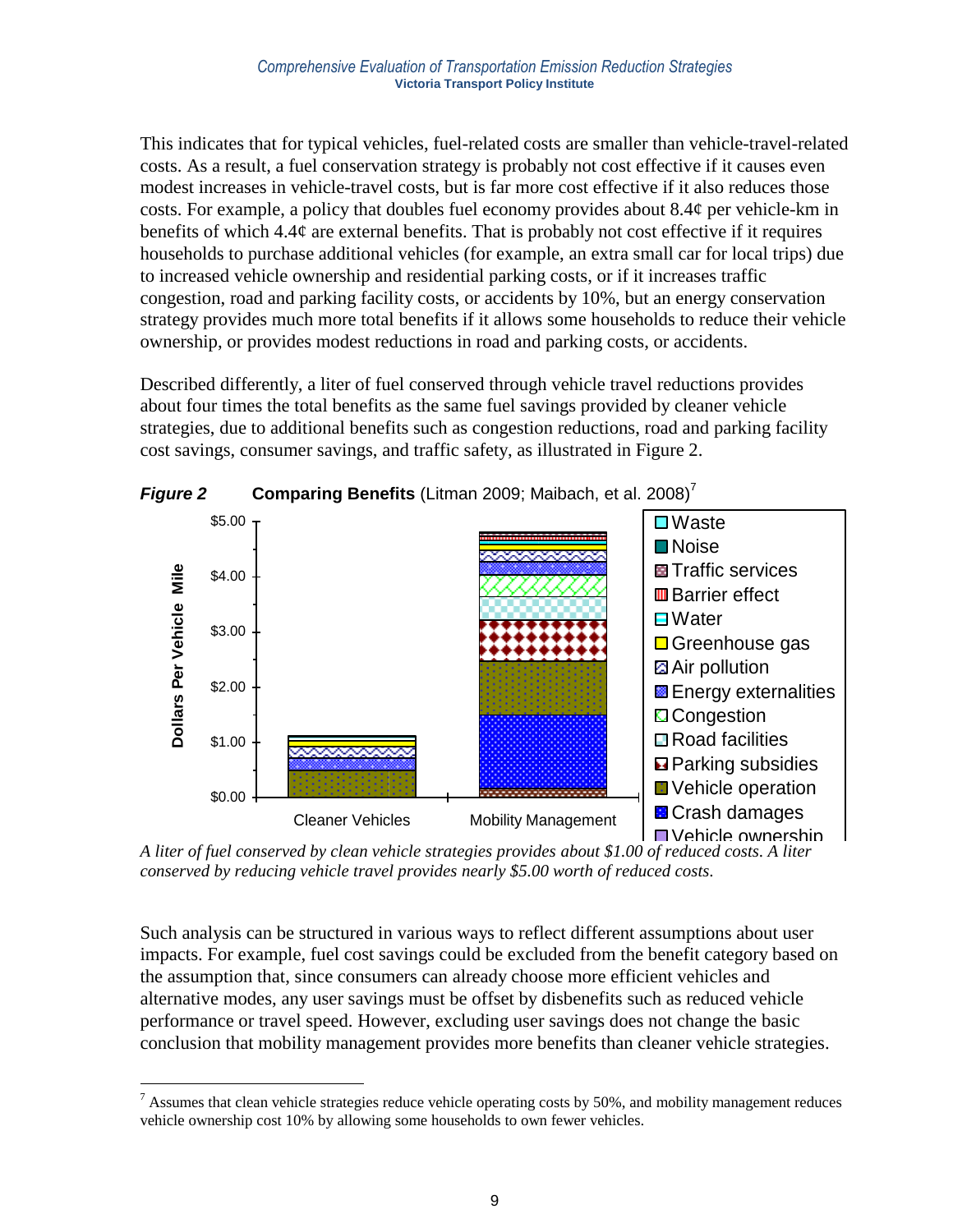## *Fuel Efficiency Mandate*

*Corporate Average Fuel Efficiency* (CAFE) standards force vehicle manufacturers to sell more fuel efficient vehicles. The 2016 standard, which increases average vehicle fuel economy from 30.2 mpg to 38.0 mpg (9.35 to 7.43 liters per 100 km), is predicted to increase production costs \$907 per vehicle (USEPA/USDOT/CARB 2010, footnote XX). Table 8 summarizes an evaluation of this policy, ignoring and considering rebound effects.

|                                                 | 2011            | 2016 Standard     |           | 2016 Standard       |             |
|-------------------------------------------------|-----------------|-------------------|-----------|---------------------|-------------|
|                                                 | <b>Standard</b> | <b>No Rebound</b> | Diff.     | <b>With Rebound</b> | Diff.       |
| Fuel economy                                    | 30.2            | 38.0              | 26%       | 38.0                | 26%         |
| Lifetime vehicle-kilometers                     | 160,000         | 160,000           | $\Omega$  | 172,404             | 12,404 (8%) |
| Lifetime fuel consumption (liters)              | 14,960          | 11,888            | $-3,072$  | 12,810              | $-2,150$    |
| Carbon emissions (tonnes)                       | 34.9            | 27.7              | $-7.2$    | 29.9                | $-5.0$      |
| <b>Fuel-Related Costs</b>                       |                 |                   |           |                     |             |
| Fuel resource costs                             | \$11,857        | \$9,422           | \$2,435   | \$10,153            | \$1,704     |
| Energy externalities                            | \$3,590         | \$2,853           | \$737     | \$3,074             | \$516       |
| Local air pollution                             | \$3,291         | \$2,615           | \$676     | \$2,818             | \$473       |
| GHG emission costs                              | \$1,496         | \$1,189           | \$307     | \$1,281             | \$215       |
| Water pollution costs                           | \$1,346         | \$1,070           | \$276     | \$1,153             | \$194       |
| <b>Totals</b>                                   | \$21,581        | \$17,150          | \$4,432   | \$18,479            | \$3,102     |
| <b>Travel-Related Costs (Veh-Km)</b>            |                 |                   |           |                     |             |
| Vehicle ownership                               | \$27,360        | \$28,267          | \$907     | \$31,215            | \$3,855     |
| Crash damages                                   | \$17,440        | \$17,440          | \$0       | \$18,792            | $-$ \$1,352 |
| Mileage-based depreciation                      | \$6,400         | \$6,400           | \$0       | \$6,896             | $-$ \$496   |
| Residential parking                             | \$6,400         | \$6,400           | \$0       | \$6,896             | $-$ \$496   |
| Parking subsidies                               | \$6,080         | \$6,080           | \$0       | \$6,551             | $-$ \$471   |
| Roadway costs                                   | \$5,600         | \$5,600           | \$0       | \$6,034             | $-$ \$434   |
| Congestion                                      | \$3,360         | \$3,360           | \$0       | \$3,620             | $-$ \$260   |
| Barrier effect                                  | \$1,440         | \$1,440           | \$0       | \$1,552             | $-$112$     |
| Noise                                           | \$1,120         | \$1,120           | \$0       | \$1,207             | $-$ \$87    |
| <b>Totals</b>                                   | \$75,200        | \$76,107          | \$907     | \$82,764            | \$7,564     |
| Consumer surplus gain                           |                 |                   | \$0       |                     | \$190       |
| Net benefits <sup>9</sup>                       |                 |                   | \$3,525   |                     | $-$ \$4,652 |
| Cost per tonne $CO_2$ reduced <sup>10</sup>     |                 |                   | \$127     |                     | \$181       |
| Net cost per tonne $CO_2$ reduced <sup>11</sup> |                 |                   | $-$ \$492 |                     | \$928       |

| Table 8 | <b>Fuel Efficiency Standards Evaluation</b> <sup>8</sup> |  |
|---------|----------------------------------------------------------|--|
|         |                                                          |  |

*Considering rebound effects significantly reduces the estimated net benefits of fuel efficiency standards.*

Ignoring rebound effects, this policy is estimated to save 3,072 total liters of fuel which reduces 7.2 tonnes of carbon emissions, and provides \$4,432 fuel-related cost savings, or \$3,525 net benefits (savings minus incremental production costs), indicating direct costs of \$127 per tonne of emission reduction (incremental production costs divided by tonnes of  $CO<sub>2</sub>$ reduced), or considering all impacts, \$492 net *benefits* per tonne of emission reduced. This suggests that CAFE standards are cost effective and benefit society overall.

 $\overline{a}$ 

<sup>8</sup> *Comprehensive Emission Reduction Evaluation Spreadsheet* [\(www.vtpi.org/CERE.xls\)](http://www.vtpi.org/CERE.xls).

<sup>&</sup>lt;sup>9</sup> Fuel savings minus incremental vehicle travel and production costs.

<sup>&</sup>lt;sup>10</sup> Incremental production costs divided by carbon reductions.

 $11$  Net benefits divided by carbon reduction.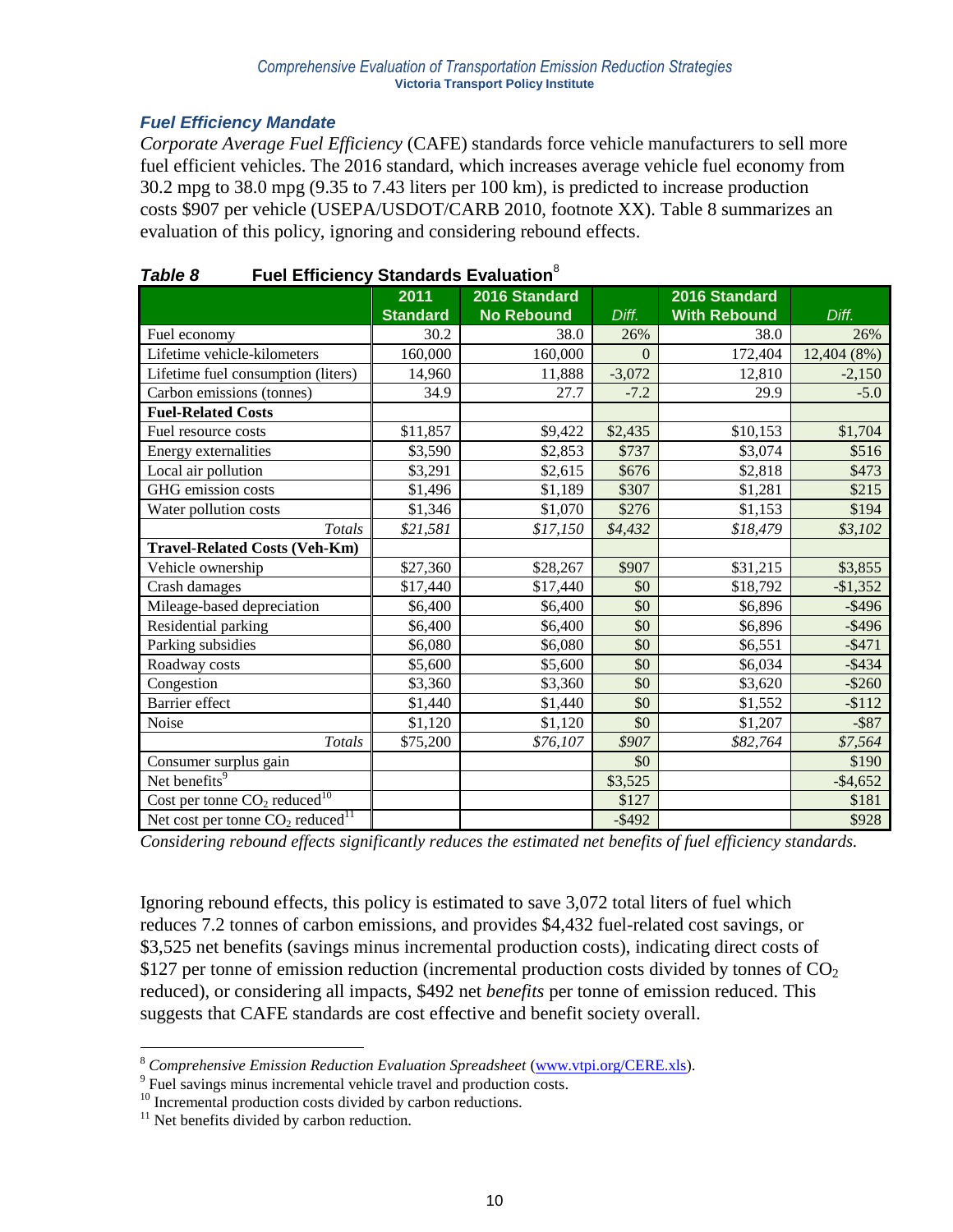Comprehensive analysis considers the following rebound effects:

- Assuming a -0.3 long-run elasticity of vehicle travel with respect to fuel price, the 26% fuel cost reduction increases average annual vehicle travel approximately 8%, so lifetime emission reductions decline from 7.2 to 5.0 tonnes.
- The 8% increase in vehicle travel imposes additional costs estimated at 47.0¢ per vehiclekilometer in total or  $14.7\phi$  considering just external costs.
- The additional vehicle travel provides consumer benefits estimated to be worth \$190 based on the rule-of-half (per-kilometer savings times additional vehicle travel divided in half).

Incorporating these impacts significantly changes analysis results. Fuel saving decline to 2,150 total liters, emission reductions decline to 5.0 tonnes of  $CO<sub>2</sub>$ , fuel-related savings decline to \$3,102, net benefits become -\$4,652 (fuel-related savings are more than offset by additional production costs and increased vehicle-travel-related externalities), direct costs increase to \$181 per tonne of  $CO<sub>2</sub>$  reduced (since the increased production costs are divided by fewer tonnes of reduce emissions), or considering all impacts, \$928 net *costs* per tonne reduced since the value of carbon emission reductions are more than offset by the incremental costs of increased vehicle travel. This suggests that this policy is inefficient and overall harmful to society.

This analysis illustrates how ignoring rebound effects exaggerates cleaner vehicle strategy benefits. Different assumptions would change the magnitude of these conclusions but not their direction. An analysis could make fuel efficiency standards appear more cost effective by using a lower elasticity of vehicle travel with respect to fuel prices, higher values for fuelrelated savings, lower values from vehicle-travel-related costs, and exclude all mileage-related user costs.<sup>12</sup> On the other hand, this analysis excludes some vehicle-travel-related costs, such external costs of sprawl and so understates total rebound incremental costs.

 $\overline{a}$ 

<sup>&</sup>lt;sup>12</sup> In general, if an emission reduction strategy *allows* consumers to choose a more efficient or alternative fueled vehicle but imposes no penalty to those who choose conventional vehicles, both user (such as fuel savings) and external benefits should be included in benefit calculations. If a strategy forces consumers to choose such vehicles through regulations or penalties, only external benefits should be included in benefit calculations, since consumers would evidently prefer whatever attribute they lost (performance, status, etc.) over fuel savings. Many strategies have both positive and negative consumer impacts, for example, by improving the quantity and affordability of efficient and alternative fuel vehicles while also increasing taxes on fuel intensive vehicles, so a portion of user savings should be included in benefit calculations.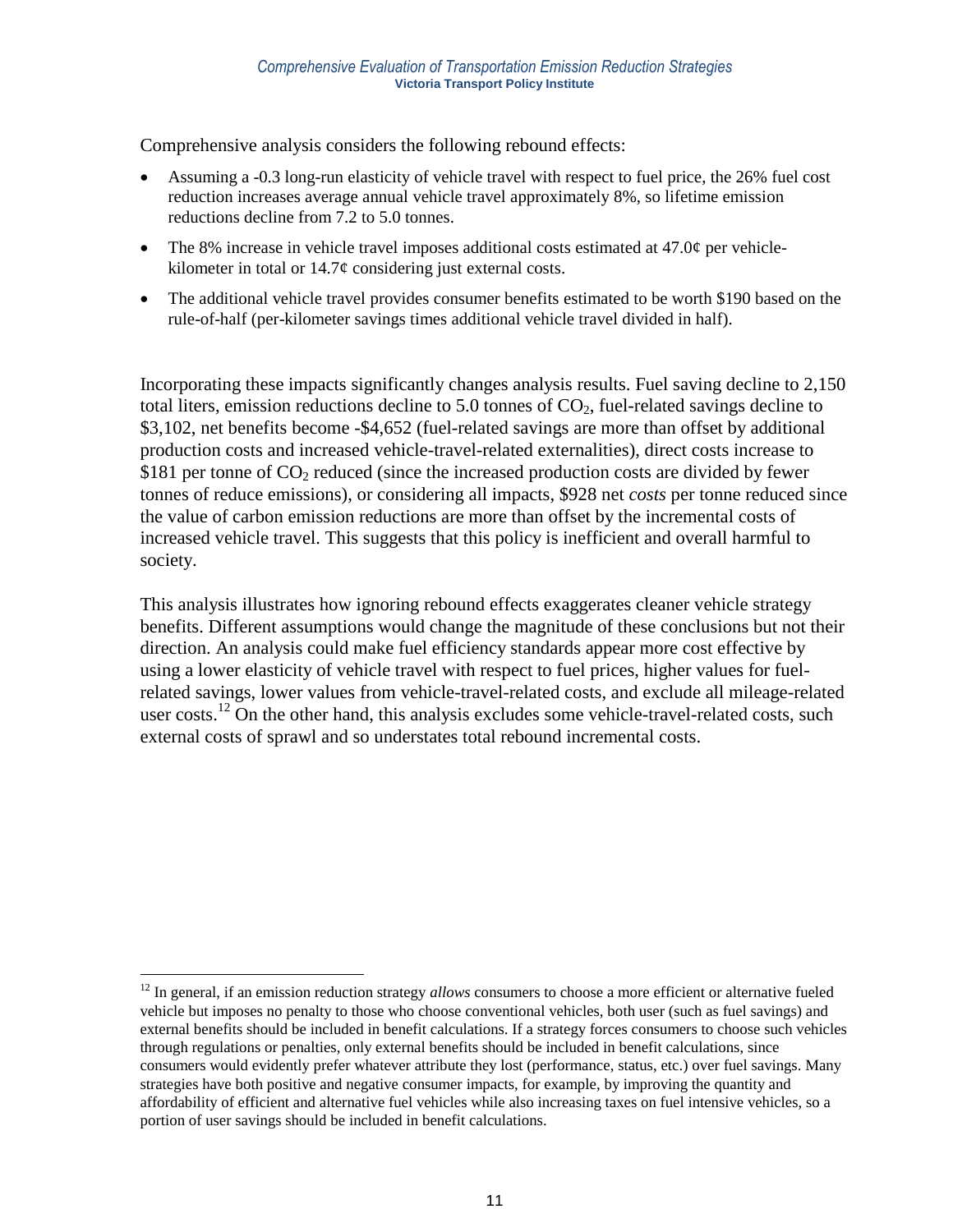#### *Comprehensive Evaluation of Transportation Emission Reduction Strategies* **Victoria Transport Policy Institute**

### *Public Transport Service Improvements*

This example applies comprehensive evaluation to public transit service improvements. Moore, Staley and Poole's (2010) conclude that public transit improvements are an inefficient emission reduction strategy, costing \$833 per tonne of  $CO<sub>2</sub>$  reduced. However, their evaluation only considers relatively expensive transit service improvements and only considers emission reduction benefits. The following uses a more comprehensive evaluation framework.

Assume a public transit improvement (increased service frequency, speed or comfort, or reduced fares) that requires \$1 million annual subsidy would shift 1,000 daily automobile commute trips to transit, resulting in 7.2 million urban-peak vehicle-kms reduced (assuming 30 kilometers 240 annual days). If those vehicles average 150 grams of  $CO<sub>2</sub>$  equivalent per kilometer the emission reductions average about 1.0 tonnes per commute-year, costing a relatively high \$1,000 per tonne of  $CO<sub>2</sub>$  reduced, similar to Moore, Staley and Poole's estimate. This implies that transit improvements are inefficient emission reduction strategies.

However, transit improvements that attract traveler who would otherwise drive can provide additional savings and benefits (Litman 2011). For example, avoided urban-peak automobile commutes can typically save \$4.00-8.00 in parking costs, \$2.00-4.00 in congestion or roadway expansion costs, \$2.00-3.00 in fuel costs (net taxes, which are an economic transfer), \$1.00- 3.00 in crash risk costs, \$1.00-2.00 in petroleum externalities, \$1.00-2.00 in vehicle ownership costs (assuming 10% of new transit riders are able to reduce their household vehicle ownership), \$0.50-1.50 in mileage-based vehicle depreciation, \$0.50-1.50 in local air pollution costs, and 18¢ worth of carbon emissions (Litman 2009; Maibach, et al. 2008). In addition, transit service improvements directly benefit existing users, improve mobility options for nondrivers, can provide a catalyst for more compact, accessible development (smart growth), and improve public fitness and health (since transit travel tends to increase walking). This indicates that urban-peak commute trips shifted from automobile to public transit typically provide \$18.68 worth of total monetized benefits, plus various non-monetized benefits.

Using these estimates, shifting 1,000 urban-peak commuters from driving to public transit provides about \$4.5 million in monetized benefits, plus additional non-monetized benefits, as illustrated in Table 9. Climate change emission reductions are among the smallest of these benefits. Since other benefits exceed the \$1.0 million subsidy costs, the climate change emissions can be considered free.

Even larger benefits can result if public transit improvements leverage additional vehicle travel reductions by helping create more compact, multi-modal communities where residents tend to reduce their vehicle travel and rely more on walking, cycling and public transit. Studies indicate that high quality transit tends to leverage 3-9 vehicle-miles reduced per additional transit-passenger-kilometer (ICF 2010; Litman 2011). Non-commute trips tend to be shorter and occur during off-peak periods, and so reducing them tends to provide smaller but still significant savings and benefits, estimated to average \$4.80 per round trip reduced. In this example, if each additional transit commute trip leverages a reduction in three non-commute vehicle trips, net benefits approximately double.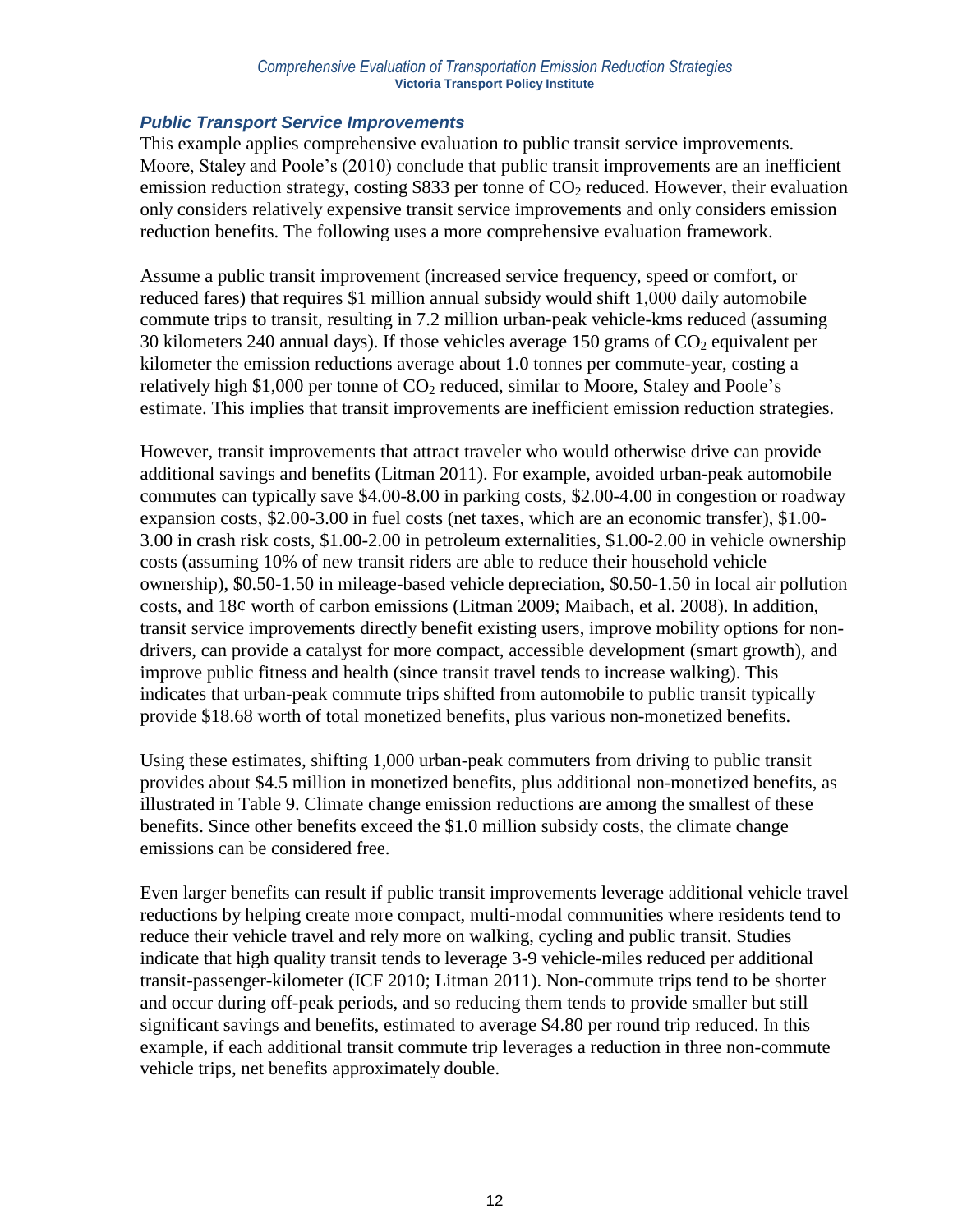| <b>Benefits Per Automobile Trip Reduced</b> | <b>Commute Trips</b> | <b>Other Trips</b> | <b>Totals</b> |
|---------------------------------------------|----------------------|--------------------|---------------|
| <b>Direct Benefits</b>                      |                      |                    |               |
| Parking cost savings                        | \$6.00               | \$1.00             |               |
| Congestion reduction/Roadway savings        | \$3.00               | \$1.00             |               |
| Fuel savings (net taxes)                    | \$2.50               | \$0.83             |               |
| Traffic safety                              | \$2.00               | \$0.67             |               |
| Reduced resource externalities              | \$1.50               | \$0.50             |               |
| Vehicle ownership savings                   | \$1.50               | \$0.00             |               |
| Local pollution reduction                   | \$1.00               | \$0.33             |               |
| Reduced mileage-based depreciation          | \$1.00               | \$0.33             |               |
| Climate change emission reductions          | \$0.18               | \$0.06             |               |
| Improved user convenience and comfort       | <b>NA</b>            | <b>NA</b>          |               |
| Improved mobility options for non-drivers   | <b>NA</b>            | <b>NA</b>          |               |
| Land use objectives (supports smart growth) | <b>NA</b>            | <b>NA</b>          |               |
| Improved public fitness and health          | NA                   | NA                 |               |
| Totals                                      | \$18.68              | \$4.73             |               |
| Leverage factor <sup>14</sup>               |                      | 3.0                |               |
| Total reduced auto trips                    | 1,000                | 3,000              |               |
| Average route-trip distance (kilometers)    | 30                   | 10                 |               |
| Average annual commute days                 | 240                  |                    |               |
| Total automobile trips reduced              | 240,000              | 720,000            | \$960,000     |
| Total vehicle-kilometers reduced            | 7,200,000            | 7,200,000          | 14,400,000    |
| Value of reduced automobile travel          | \$4,483,200          | \$3,403,200        | \$7,886,400   |
| Emissions reduced (tonnes $CO2$ )           | 1,800                | 1,800              | 3,600         |
| <b>Cost Per Tonne</b>                       | \$556                | \$556              | \$278         |
| <b>Total Benefits</b>                       | \$4,483,200          | \$3,403,200        | \$7,886,400   |
| <b>Benefit/Cost Ratio</b>                   | 4.5                  | 3.4                | 7.9           |
| <b>Annual Net Benefits</b>                  | \$3,483,200          | \$3,403,200        | \$6,886,400   |

*Table 9* **Benefits Of Reduced Urban-Peak Automobile Trip**<sup>13</sup>

*Public transit service improvements tend to provide various benefits. High quality public transit that attracts large numbers of discretionary travelers and helps stimulate transit-oriented development tends to leverage additional vehicle travel reductions and benefits.*

This analysis illustrates how more comprehensive evaluation can result in very different conclusions about the cost efficiency of improving transport options. Emission reductions are one of the smaller benefits of public transit improvements so analyses that only consider them will significantly underestimate the cost efficiency and total benefits of such policies.

 $\overline{a}$ 

<sup>&</sup>lt;sup>13</sup> Comprehensive Emission Reduction Evaluation Spreadsheet [\(www.vtpi.org/CERE.xls\)](http://www.vtpi.org/CERE.xls).

<sup>&</sup>lt;sup>14</sup> Non-commute trips reduced per additional transit commute trip.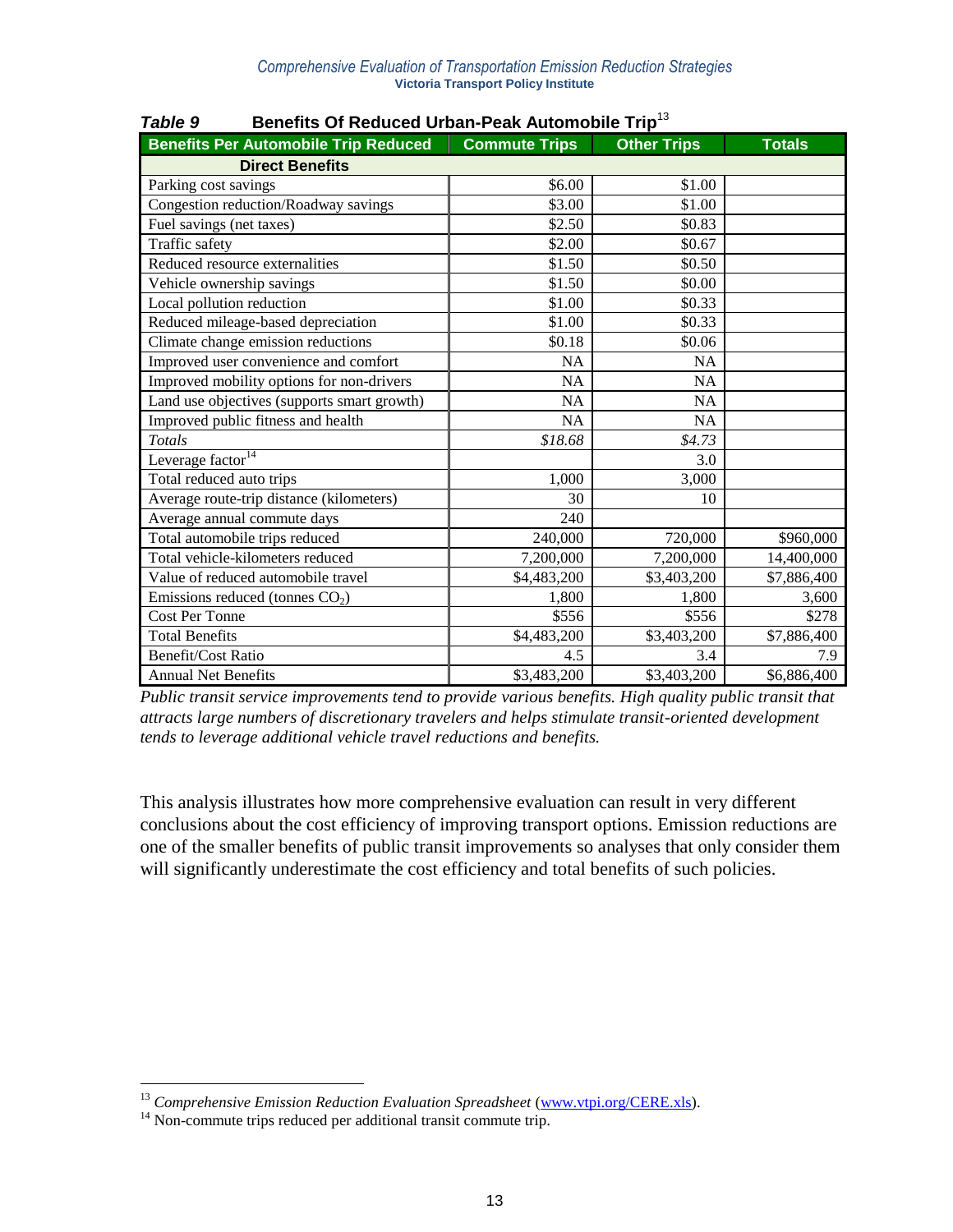## *Pricing Reforms*

Mobility management pricing reforms include increased road and parking pricing, distancebased vehicle insurance and registration fees, and fuel tax increases. These strategies tend to increase economic efficiency by making prices more accurately reflect the full costs of providing roads, parking, insurance and fuel. They correct existing market distortions that result in economically excessive vehicle travel (Litman 2006). In the U.S., efficient pricing would require additional roadway user fees averaging 2-4¢ per vehicle-kilometer, additional parking fees averaging 6-12¢ per vehicle-kilometer, distance-based insurance and registration fees averaging 6-8¢ per vehicle-kilometer, plus higher fuel taxes to reflect production and pollution externalities (Litman 2009; Parry, Walls and Harrington 2007). In total these reforms would increase average operating costs more than 14-24¢ per vehicle-kilometer, more than doubling current vehicle operating costs (Litman 2010). Such price increases are likely to reduce vehicle travel by 20-40% (Goodwin, Dargay and Hanly 2004; Gillingham 2010; Litman 2012), and more if implemented with supportive policies such as transit service improvements.

Vehicle travel underpricing tends to impose additional indirect costs by reducing demand for alternative modes which have scale economies, and by stimulating sprawl. For example, underpricing urban automobile travel reduces demand for walking, cycling and public transit, which reduces the economic and political justification for improving non-motorized facilities and transit service quality. It also leads to more dispersed land use development, resulting in more destinations that are difficult to access without a car. As a result, underpricing vehicle travel tends to reduce mobility options for non-drivers.

Conventional evaluation tends to recognize transport price distortions but considers them individually and so underestimates their total impacts, and total pricing reform benefits. For example, many economists consider traffic congestion a symptom of underpricing and so advocate congestion pricing, and pollution a symptom of emission underpricing and so advocate higher fuel taxes and emission fees. However, few economists have evaluated the cumulative and interactive effects of these distortions, such as how roadway underpricing also increases parking costs, accidents, and pollution problems, or conversely, how more efficient parking pricing can help reduce traffic congestion, accidents, and pollution emissions. More comprehensive evaluation recognizes the total effects of market distortions and therefore the total benefits of pricing reforms. Because they stimulate vehicle travel, these market distortions increase the justification for mobility management on second-best grounds. For example, road and parking underpricing increase the justification for public transit subsidies as a second-best solution to reducing the resulting traffic and parking problems.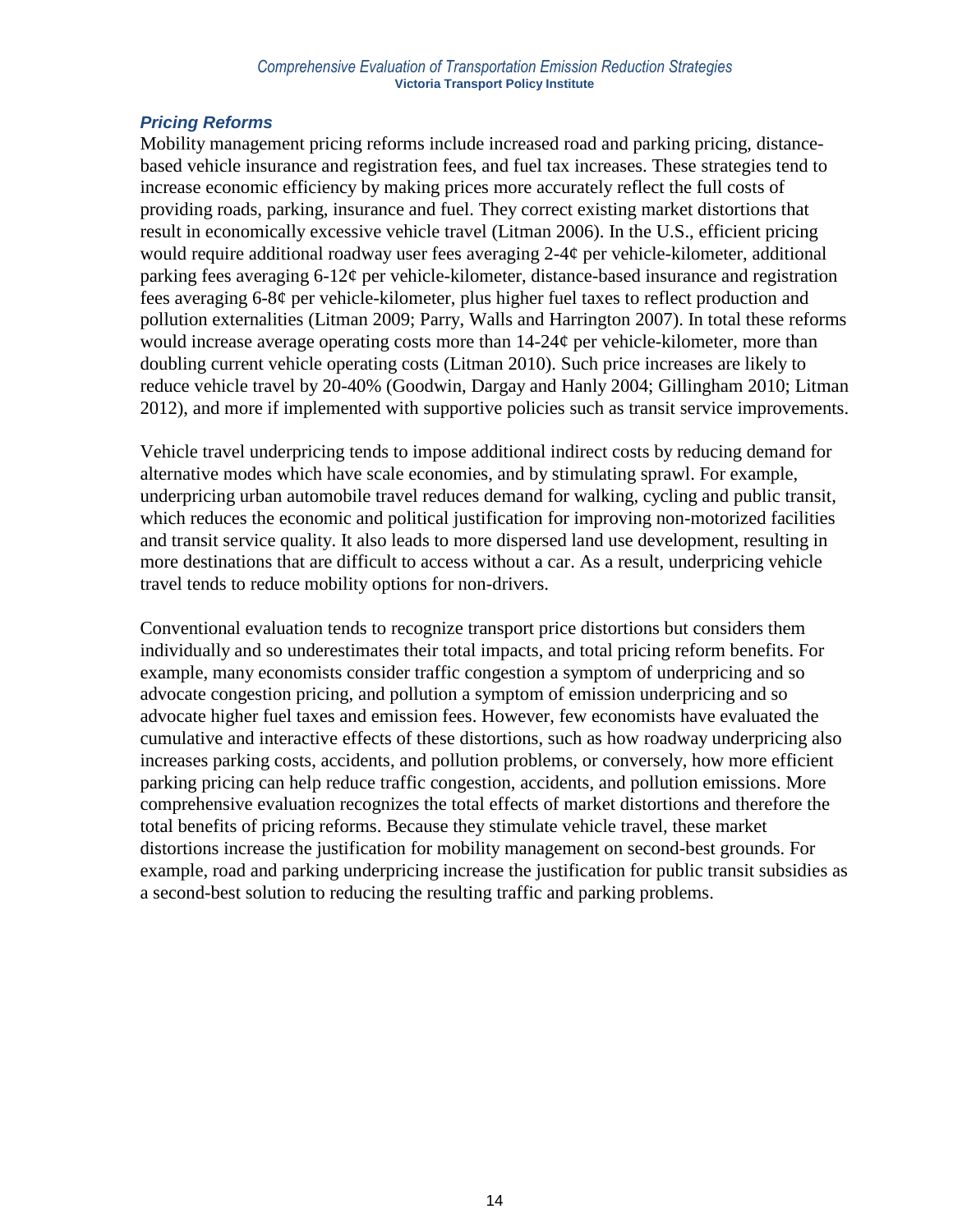# **Examples of Incomplete Evaluations**

Studies that favor cleaner vehicle strategies often ignore some of the most highly rated mobility management strategies. For example, Moore, Staley and Poole (2010), and Cox and Moore (2011) only consider a half-dozen mobility management strategies; they ignore some of those considered most effective at encouraging energy conservation and emission reductions such as fuel tax increases, distance-based vehicle insurance and registration fees, efficient parking pricing, and public transit priority (Litman 2007; USDOT 2009). Table 10 compares the mobility management strategies considered by in various studies.

| <b>Strategy</b>                             | <b>M, S &amp; P</b> | Cox &<br><b>Moore</b> | Cam.<br><b>Systematics</b> | <b>VTPI</b><br>2012 |
|---------------------------------------------|---------------------|-----------------------|----------------------------|---------------------|
| Car-free planning and vehicle restrictions  |                     |                       |                            |                     |
| * Commute trip reduction programs           |                     |                       |                            |                     |
| * Distance-based vehicle insurance and      |                     |                       |                            |                     |
| registration fees                           |                     |                       |                            |                     |
| * Distance-based emission fees              |                     |                       |                            |                     |
| * Efficient parking management and pricing  |                     |                       |                            |                     |
| * Freight transport management              |                     |                       |                            |                     |
| * Fuel tax increases                        |                     |                       |                            |                     |
| Mobility management marketing               |                     |                       |                            |                     |
| * Non-motorized transportation improvements |                     |                       |                            |                     |
| * Ridesharing improvements and incentives   |                     |                       |                            |                     |
| * Road pricing                              |                     |                       |                            |                     |
| * Smart growth development policies         |                     |                       |                            |                     |
| Telework encouragement                      |                     |                       |                            |                     |
| * Transit improvements and incentives       |                     |                       |                            |                     |

## *Table 10* **Mobility Management Strategies Considered**

*Moore, Staley and Poole (M,S&P) and Cox and Moore overlook many of the mobility management strategies considered most effective at conserving energy and reducing emissions, identified with an \*.*

Some differences in analysis results reflect different assumptions about the nature of travel demands and consumer preferences. Mobility management critics assume that automobile travel is always preferred and most efficient, so reducing vehicle travel is difficult and requires either high disincentives or large subsidies for alternatives. Mobility management advocates argue that high levels of vehicle travel may reflect inadequate alternatives that in many situations, vehicle travel reductions benefits users and the economy.

For example, Moore, Staley and Poole (2010) state that, "Curtailing mobility reduces the tangible welfare of individuals and households by limiting housing and transportation choice, increasing travel times, reducing productivity, and subsequently household incomes." But many mobility management strategies directly benefit consumers by improving their transport options or providing financial rewards, as indicated in Table 11. Negative incentives are mostly price increases, the overall impacts of which depend on how revenues are used. For example, even motorists who pay more or drive less due to higher user fees may benefit overall from reduced congestion, accident risk and pollution, and if revenues reduce other taxes or provide new services that they value.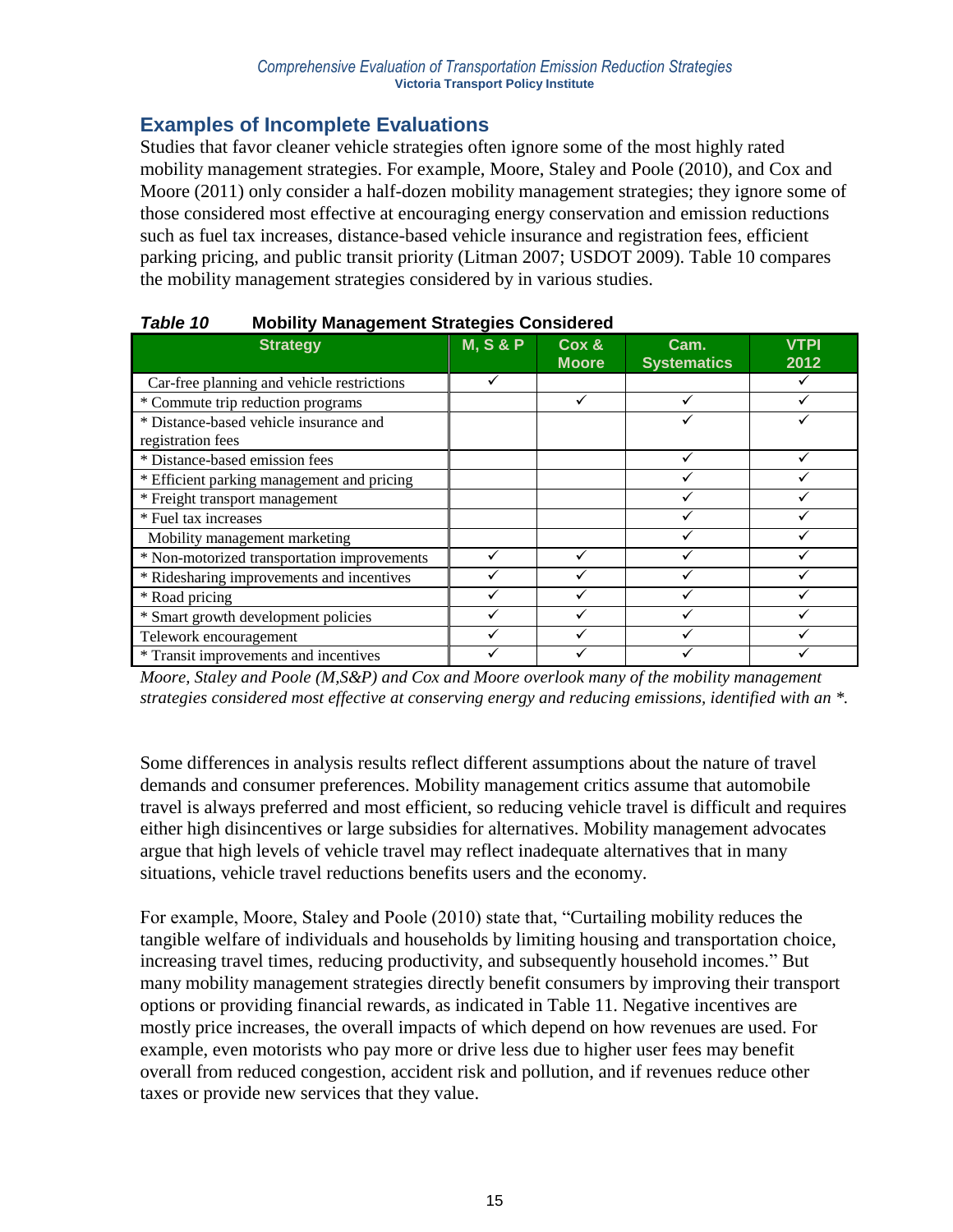| <b>Positive</b>                  | <b>Mixed</b>                 | <b>Negative</b>             |  |  |
|----------------------------------|------------------------------|-----------------------------|--|--|
| Public transit improvements      | Smart growth                 | Road tolls                  |  |  |
| Walking and cycling improvements | New urbanism                 | Parking pricing             |  |  |
| Rideshare and carshare programs  | Parking management           | Fuel tax increases          |  |  |
| Flextime and telework            | Transit oriented development | Vehicle travel restrictions |  |  |
| Distance-based pricing           | Car-free planning            |                             |  |  |
| Parking cash out and unbundling  | Traffic calming              |                             |  |  |

## *Table 11* **Mobility Management Direct User Impacts**

*Most mobility management strategies have positive or mixed direct user impacts, and even negative incentives can benefit users overall if the revenues reduce other taxes or problems such as congestion, accident and pollution damages.*

Pozdena (2009) claims that positive correlations between energy consumption, vehicle travel and economic productivity prove that policies that reduce vehicle travel reduce economic productivity. However, theoretical and empirical evidence indicate that appropriate mobility management strategies actually increase economic productivity by correcting market distortions (Litman 2006), achieving agglomeration efficiencies (Graham 2007), and reducing costs (Concas and Winters 2007). Per capita GDP tends to increase in urban regions with lower per capita vehicle travel, higher public transit mode share, higher development densities, and higher fuel prices, outcomes that mobility management tends to support but cleaner vehicle strategies tend to contradict if they induce vehicle use and sprawl (Kooshian and Winkelman 2011; Litman 2008).

Some criticism can actually justify more rather than less mobility management implementation. For example, the Puget Sound *Traffic Choices Study* (PSRC 2005) found commute travel price elasticities are four times higher than average for commuters with high quality public transit service, and both Gillingham (2010) and Guo, et al. (2011) found that households located in more accessible, more compact communities are much more price sensitive than comparable households in sprawled communities, indicating that an integrated program of pricing reforms, improvements to alternative modes and smart growth development policies are most effective and beneficial overall.

Current demographic and economic trends (aging population, rising fuel prices, increasing urbanization, changing consumer preferences, increasing health and environmental concerns) are reducing demand for automobile travel and increasing demand for other modes. As a result, the total benefits of mobility management strategies are likely to increase in the future.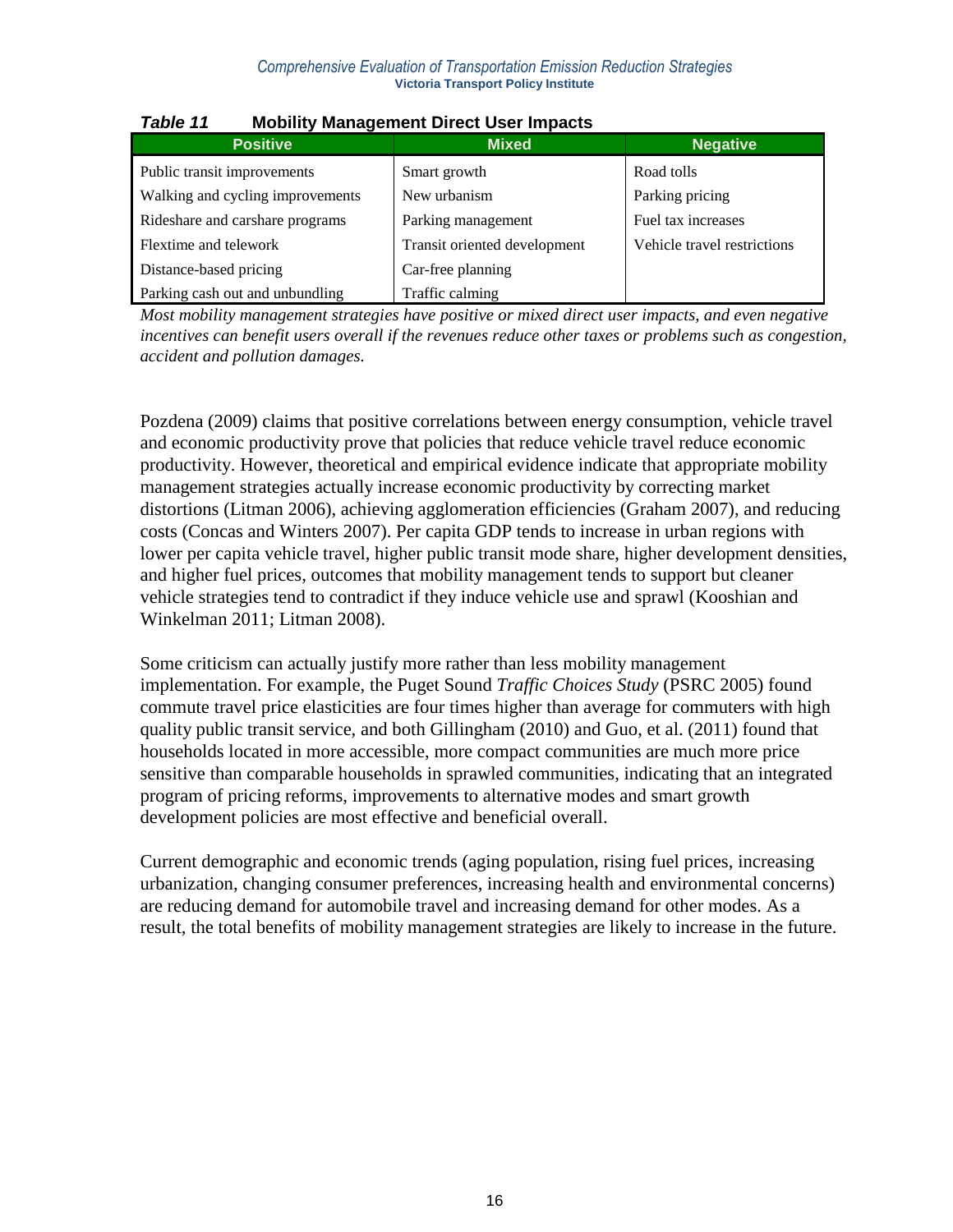# **Political Calculus**

An important practical issue for this analysis is the political feasibility of potential strategies. Table 12 summarizes the degree of support that should occur for cleaner vehicle and mobility management strategies from various interest groups. Because mobility management strategies tend to provide a wider range of benefits they should attract support from a larger range of interest groups than cleaner vehicle strategies.

| <b>Interest Groups</b>                                                 | <b>Cleaner Vehicles</b>                                                                                                                                         | <b>Mobility Management</b>                                                                                                                                                                                                                                                                                    |
|------------------------------------------------------------------------|-----------------------------------------------------------------------------------------------------------------------------------------------------------------|---------------------------------------------------------------------------------------------------------------------------------------------------------------------------------------------------------------------------------------------------------------------------------------------------------------|
| Motorists                                                              | Mixed. Some may appreciate the<br>having more fuel efficient vehicles, but<br>others consider such policies intrusive                                           | Likely to oppose strategies that increased<br>their direct costs (such as road and parking<br>pricing) but support strategies that reduce<br>traffic and parking congestion, and<br>chauffeuring burdens, such as improved<br>transport options, or positive financial<br>incentives such as parking cash out |
| Non-drivers                                                            | Minimal direct impacts, and may have<br>negative indirect benefits if lower<br>vehicle operating costs stimulate more<br>sprawled development                   | Should support strategies that improve<br>their transport options and create more<br>accessible, multi-modal communities                                                                                                                                                                                      |
| Transport agencies<br>concerned with traffic<br>and parking congestion | May recognize that such strategies<br>induce additional vehicle travel which<br>increases traffic problems                                                      | Should support strategies that reduce<br>traffic and parking congestion through<br>more efficient pricing and improved<br>transport options                                                                                                                                                                   |
| Local and regional<br>businesses                                       | Minimal direct impacts                                                                                                                                          | Should support strategies that reduce<br>parking demand and create more attractive<br>commercial streets                                                                                                                                                                                                      |
| Public health officials                                                | May be concerned about the additional<br>crash risk caused by cleaner vehicles'<br>smaller size and increased mileage                                           | Should support strategies that reduce crash<br>risk and pollution emissions, or increase<br>walking and cycling activity                                                                                                                                                                                      |
| Environmentalists                                                      | Should support these strategies based<br>on their actual net energy savings and<br>emission reductions, accounting for<br>lifecycle impacts and rebound effects | Should support these strategies,<br>particularly those that provide additional<br>environmental benefits by encouraging<br>more compact development                                                                                                                                                           |

| Table 12 | <b>Interest Group Perspectives</b> |  |
|----------|------------------------------------|--|
|          |                                    |  |

*Compared with cleaner vehicle strategies, mobility management provides a much larger set of benefits and so should attract support from a much larger set of interest groups.*

The main justification for preferring cleaner vehicles over mobility management is the assumption that citizens value driving so much that they would oppose any vehicle travel reduction strategy, making cleaner vehicle strategies the more politically feasible way to achieve energy conservation and emission reduction objectives. However, as previously discussed, there is evidence that given suitable options and incentives, many people would prefer to drive less and rely more on alternatives, and as indicated here, mobility management strategies can provide a wide range of benefits. As a result, it is probably wrong to assume that cleaner vehicle strategies are more politically feasible than mobility management strategies.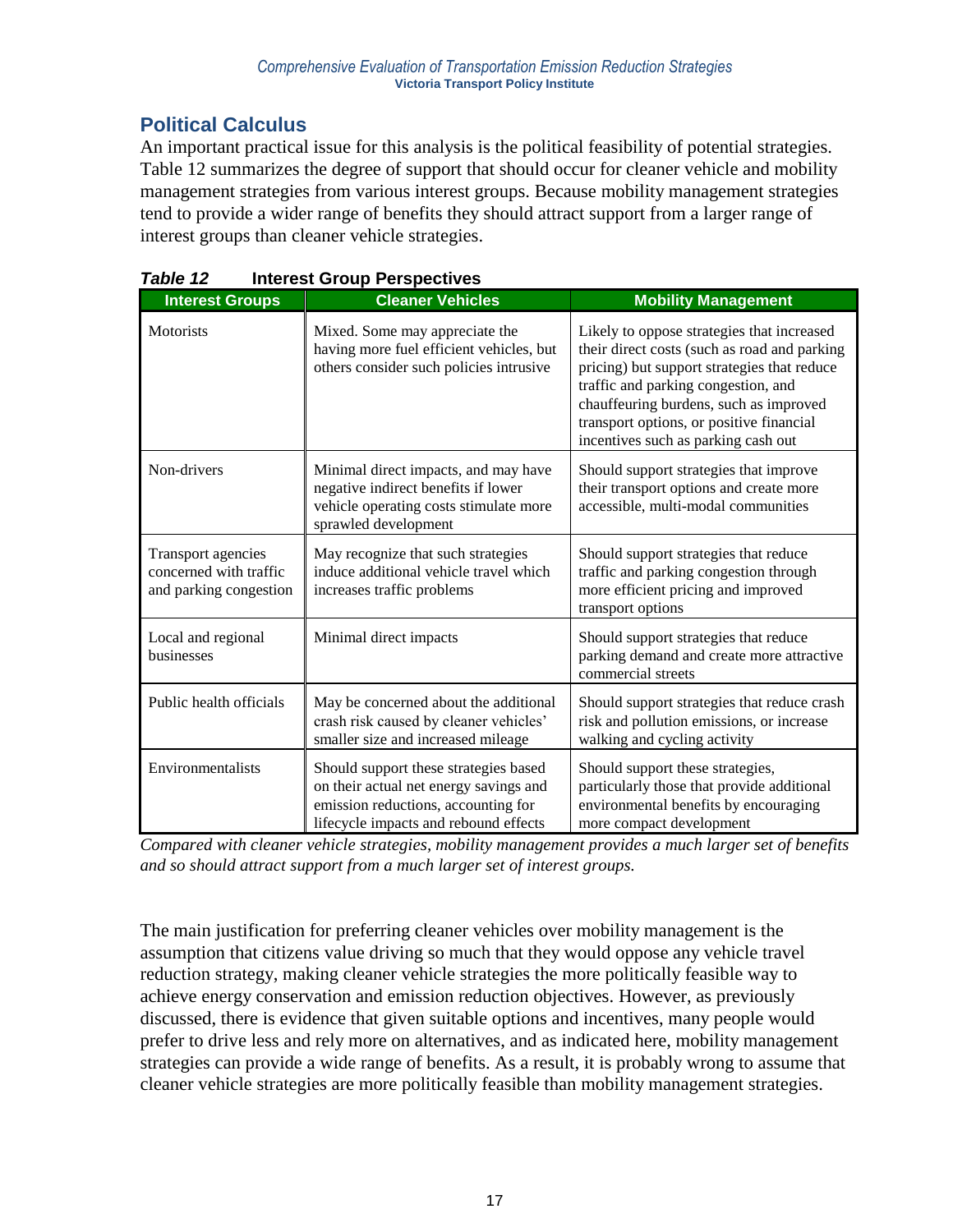#### *Comprehensive Evaluation of Transportation Emission Reduction Strategies* **Victoria Transport Policy Institute**

Similar debates have occurred in the past. For example, at one time health professionals encouraged tobacco companies to develop healthier (i.e., filtered, and reduced nicotine) cigarettes, based on the assumption that it is infeasible to reduce smoking. However, this approach proved useless, smokers *want* to inhale nicotine and so tend to smoke more lowernicotine cigarettes, and it turns out that many smokers rationally wanted to stop (it is expensive, dirty and unpleasant, in addition to being unhealthy) but need practical support such as higher taxes on tobacco products, restrictions on smoking in public spaces, education and encouragement programs. During the last few decades these factors have caused North American smoking rates to decline from over 60% to below 20% of adults.

Similarly, at one time many traffic safety experts favored passive, technology-based strategies such as airbags, vehicle skid control systems, and wider road shoulders. However, by themselves such solutions often provide little net safety benefits: airbags are ineffective if passengers fail to wear seatbelts, and safer vehicles and roads can encourage drivers to take additional risks. The greatest safety gains achieved during the last half-century have resulted from behavior changes (seatbelt use, reduced impaired driving, improved speed enforcement, restrictions on teenage driving) and improved emergency medical response rather than vehicle or road safety design improvements (Noland 2003).

These examples illustrate the feasibility of behavior change to achieve social objectives, provided that the affected people are motivated, and public policies provide suitable support and incentives. Current demographic and economic trends are causing automobile travel to peak and increasing demand for walking, cycling and public transport (Litman 2013; Metz 2010). Although automobile travel will not disappear, at the margin (compared with their current travel patterns), many people would prefer to drive less and rely more on alternatives, provided that they are convenient, integrated and affordable. Integrated mobility management programs can help respond to these changing demands. To the degree that this is true and the benefits can be communicated to citizens and decision-makers, mobility management should be both effective and politically popular.

Described differently, comprehensive analysis changes the debate from a simple choice between clean vehicles and mobility management to a detailed planning process which identifies the set of strategies that provide the greatest variety and magnitude of benefits so that most citizens will perceive net benefits overall. For example, an optimal package probably includes a combination of improvements to alternative modes, pricing reforms and smart growth land use policies – this takes advantage of their synergies (pricing reforms tend to be more effective and less costly to motorists if travelers have good transport options, and alternative modes tend to be more efficient with smart growth development) and expands the range of benefits to include traffic and parking congestion reductions, accident reductions, improved accessibility options for non-drivers, and improved public fitness, not just energy conservation and emission reductions. This broad array of benefits may help overcome motorists natural reluctance to accept higher road, parking and fuel prices, because they are an essential part of the package.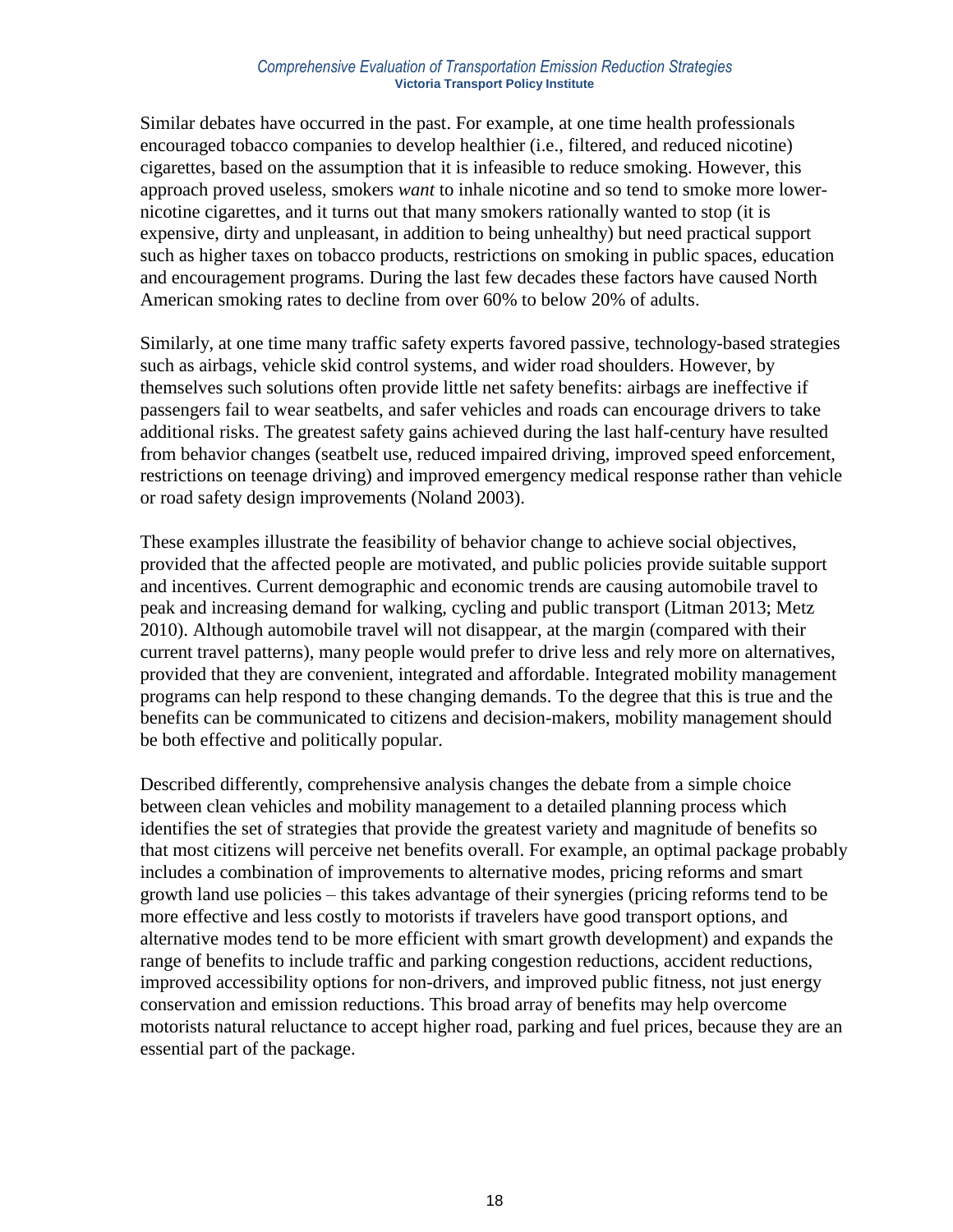# **Conclusions**

There are many possible ways to conserve energy and reduce pollution emissions. For this analysis they are divided into *cleaner vehicle* strategies that reduce emission rates per vehiclekilometer, and *mobility management* strategies that reduce total vehicle travel.

It is important to evauate them using comprehensive analysis which considers their total impacts. Incomplete analysis can lead to selection of strategies that are suboptimal overall. Comprehensive energy conservation and emission reduction evaluation should consider:

- *Diverse strategies.* These should include various mobility management strategies, especially those considered particularly effective at conserving energy and reducing emissions, plus integrated packages that take advantage of their complementary effects, such as pricing reforms, improvements to alternative modes, and smart growth policies implemented together.
- *All significant impacts.* Analysis should consider impacts on traffic congestion, road and parking facility costs, consumer costs and affordability, accidents, mobility options for nondrivers, land use development patterns, and public fitness and health, in addition to energy conservation and emission reductions.
- *Rebound effects.* Account for the tendency of increased vehicle fuel efficiency, cheaper alternative fuels and roadway expansion to induce additional vehicle travel, and the resulting increase in fuel consumption and emissions, additional external costs of the induced travel, and additional consumer benefits.
- *Lifecycle analysis.* Account for all energy consumption and emissions, including those embodied in vehicle and fuel production.
- *Additional energy savings.* Account for additional energy savings that result from congestion reductions (from pricing reforms and grade-separated high-occupant vehicles), leveraged travel effects (from high quality public transit) and more compact development.
- *Economic transfers.* Account for all economic transfers, including additional revenues from price increases, and user savings from increased transit subsidies.
- *User impacts.* Recognize the direct user benefits from strategies that improve transport and location options, or provide positive incentives such as parking cash-out and distance-based pricing.

Analyses that ignore these factors tend to exaggerate cleaner vehicle benefits and undervalue mobility management strategies. Examples in this article show how ignoring rebound and lifecycle impacts tends to exaggerate CAFE standard net benefits, ignoring co-benefits tends to undervalue public transit improvements, and ignoring existing market distortions and economic transfers tends to undervalue pricing reforms.

Critics sometimes claim that mobility management strategies provide small and unreliable energy savings and emission reductions, but such claims do not reflect current knowledge. The ability to model travel and emission impacts is improving, augmented by numerous examples and case studies of mobility management policies and programs.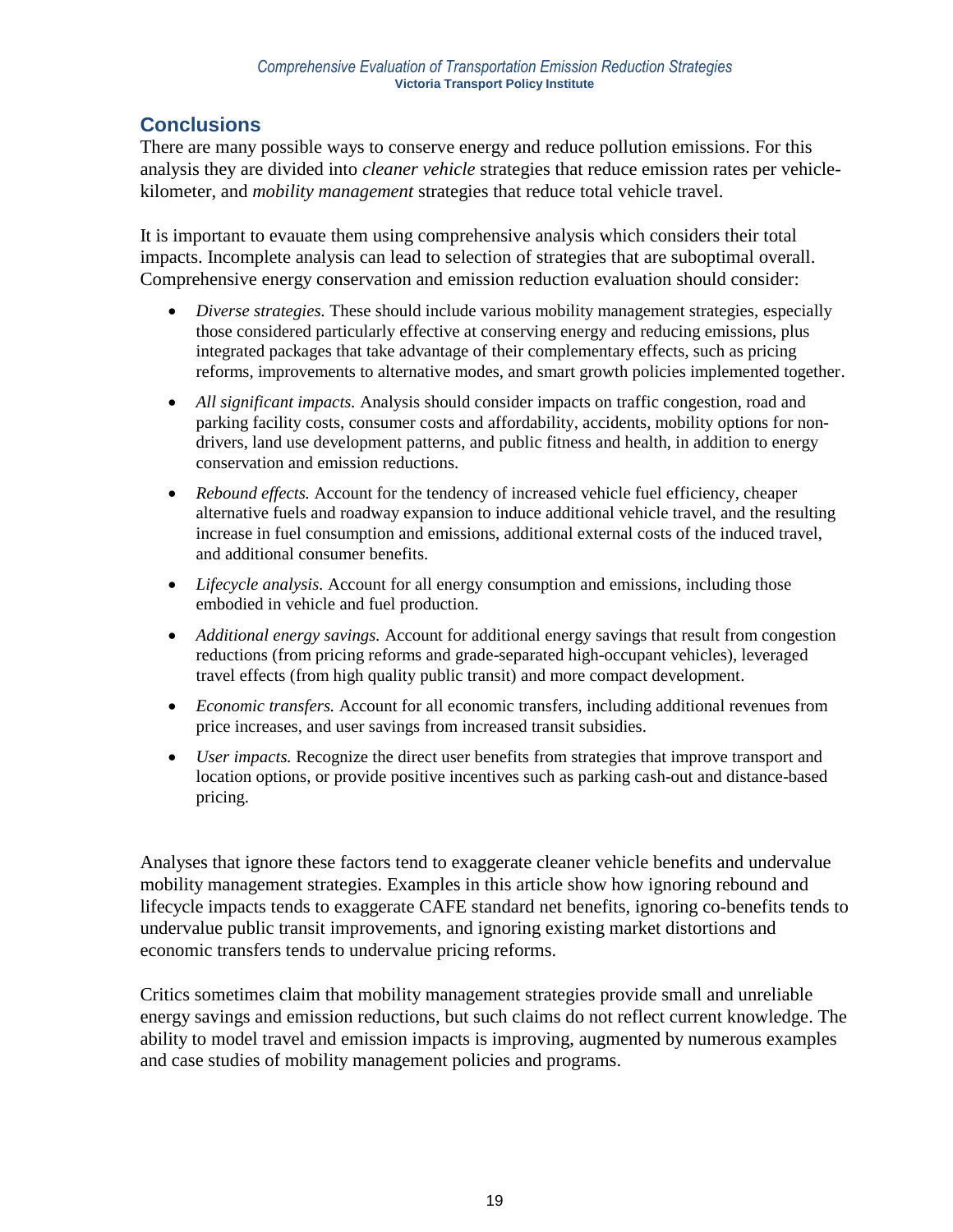#### *Comprehensive Evaluation of Transportation Emission Reduction Strategies* **Victoria Transport Policy Institute**

The analysis described in this paper uses a -0.3 long-run elasticity of vehicle travel with respect to operating costs. This is a normal value for most times and places. Some studies found lower values between 1970 and 2000 in the U.S., which cleaner vehicle advocates cite as evidence that rebound effects are insignificant, and that pricing reforms are ineffective and harm consumers. However, those low elasticity values can be explained by unique demographic and economic factors that stimulated vehicle travel demand and reduced fuel costs relative to incomes. Most of these factors have since reversed; more recent studies indicate that U.S. transport elasticities have returned to normal levels.

Studies that favor cleaner vehicle over mobility management strategies tend to:

- Consider a relatively limited set of mobility management strategies and ignore many considered particularly effective at conserving energy and reducing pollution emissions.
- Fail to use lifecycle analysis or consider rebound effects, and so exaggerate cleaner vehicle strategy net benefits.
- Ignore mobility management co-benefits.
- Treat pricing reforms as costs rather than economic transfers.
- Ignore direct user benefits from improved alternative modes and smart growth development.

Comprehensive analysis can help identify win-win emission reduction strategies, which provide multiple benefits and opportunities for cooperation among interest groups. For example, comprehensive analysis can identify the emission reduction strategies that should be supported by transport agencies that want to reduce congestion, public health organizations that want to improve public fitness, and consumers that want savings and affordability.

This does not mean that all mobility management strategies are cost effective and optimal, but it does suggest that they can provide much greater total benefits than generally recognized. Comprehensive evaluation, as recommended in this article, is the key to identifying truly optimal solutions to transport problems.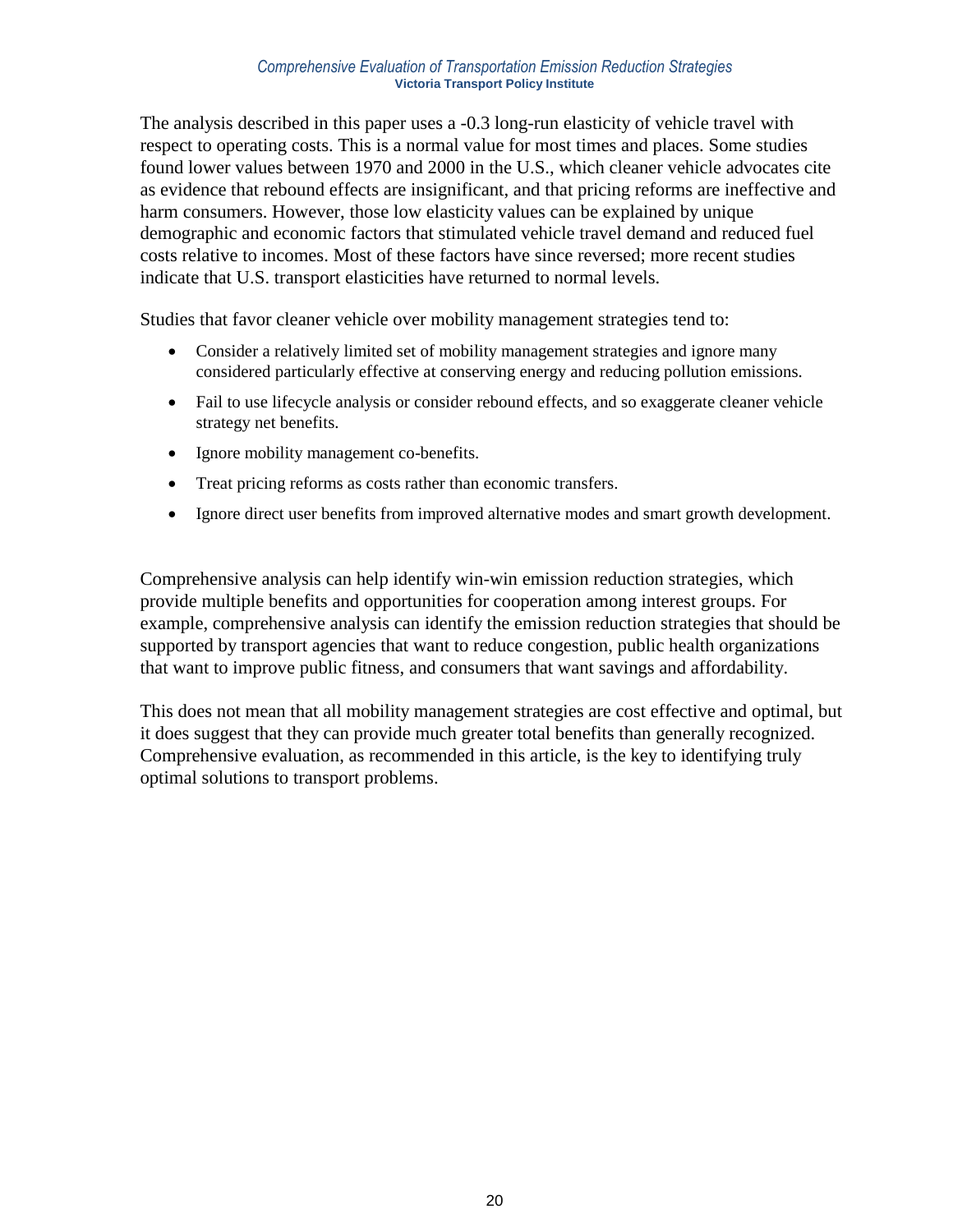## **References**

AASHTO (2009), *Real Transportation Solutions for Greenhouse Gas Emissions Reductions*, American Association of State Highway Transportation Officials [\(www.transportation.org\)](http://www.transportation.org/); at [www.transportation1.org/RealSolutions/index.html.](http://www.transportation1.org/RealSolutions/index.html)

Susanne Böhler-Baedeker and Hanna Hüging (2012), *Urban Transport and Energy Efficiency*, Module 5h, *Sustainable Transportation Sourcebook: A Sourcebook for Policy-Makers in Developing Countries*, by the Sustainable Urban Transport Project – Asia [\(www.sutp-asia.org\)](http://www.sutp-asia.org/); at [www.sutp.org/index.php?option=com\\_content&task=view&id=2858.](http://www.sutp.org/index.php?option=com_content&task=view&id=2858)

Cambridge Systematics (2009), M*oving Cooler: Transportation Strategies to Reduce Greenhouse Gas Emissions* [\(www.movingcooler.info\)](http://www.movingcooler.info/), NRDC, USEPA, FHWA, Urban Land Institute, and others.

CARB (2010/2011), *Impacts of Transportation and Land Use-Related Policies*, California Air Resources Board [\(http://arb.ca.gov/cc/sb375/policies/policies.htm\)](http://arb.ca.gov/cc/sb375/policies/policies.htm).

Mikhail Chester and Arpad Horvath (2008), *Environmental Life-cycle Assessment of Passenger Transportation*, UC Berkeley Center for Future Urban Transport, [\(www.its.berkeley.edu/volvocenter/\)](http://www.its.berkeley.edu/volvocenter/), Paper vwp-2008-2; at [www.sustainable-transportation.com.](http://www.sustainable-transportation.com/)

Sisinnio Concas and Philip L. Winters (2007), *Economics of Travel Demand Management: Comparative Cost Effectiveness and Public Investment*, Center for Urban Transportation Research [\(www.nctr.usf.edu\)](http://www.nctr.usf.edu/); at [www.nctr.usf.edu/pdf/77704.pdf.](http://www.nctr.usf.edu/pdf/77704.pdf)

Wendell Cox and Adrian Moore (2011), *Reducing Greenhouse Gas Emissions From Automobiles*, Reason Foundation [\(www.reason.org\)](http://www.reason.org/); at [http://reason.org/news/show/reducing-greenhouse-gases-from-cars.](http://reason.org/news/show/reducing-greenhouse-gases-from-cars)

DfT (2006), *Transport Analysis Guidance*, WebTAG, Integrated Transport Economics and Appraisal, UK Department for Transport [\(www.webtag.org.uk/index.htm\)](http://www.webtag.org.uk/index.htm).

*EPOMM Case Studies* [\(www.epomm.eu\)](http://www.epomm.eu/), by the European Platform on Mobility Management.

Reid Ewing, Keith Bartholomew, Steve Winkelman, Jerry Walters and Don Chen (2007), *Growing Cooler: The Evidence on Urban Development and Climate Change*, Urban Land Institute and Smart Growth America [\(www.smartgrowthamerica.org/gcindex.html\)](http://www.smartgrowthamerica.org/gcindex.html).

Kelly Sims Gallagher, et al. (2007), *Policy Options for Reducing Oil Consumption and Greenhouse-Gas Emissions from the U.S. Transportation Sector*, Belfer Center for Science and International Affairs [\(www.belfercenter.org\)](http://www.belfercenter.org/), Harvard University; at [www.belfercenter.org/files/policy\\_options\\_oil\\_climate\\_transport\\_final.pdf.](http://www.belfercenter.org/files/policy_options_oil_climate_transport_final.pdf)

Kenneth Gillingham (2010), *Identifying the Elasticity of Driving: Evidence from a Gasoline Price Shock in California*, Stanford University [\(www.stanford.edu\)](http://www.stanford.edu/); at [www.stanford.edu/~kgilling/Gillingham\\_IdentifyingElasticityofDriving.pdf.](http://www.stanford.edu/~kgilling/Gillingham_IdentifyingElasticityofDriving.pdf)

Phil Goodwin, Joyce Dargay and Mark Hanly (2004), "Elasticities of Road Traffic and Fuel Consumption With Respect to Price and Income: A Review," *Transport Reviews* [\(www.tandf.co.uk\)](http://www.tandf.co.uk/), Vol. 24/3, May, pp. 275-292.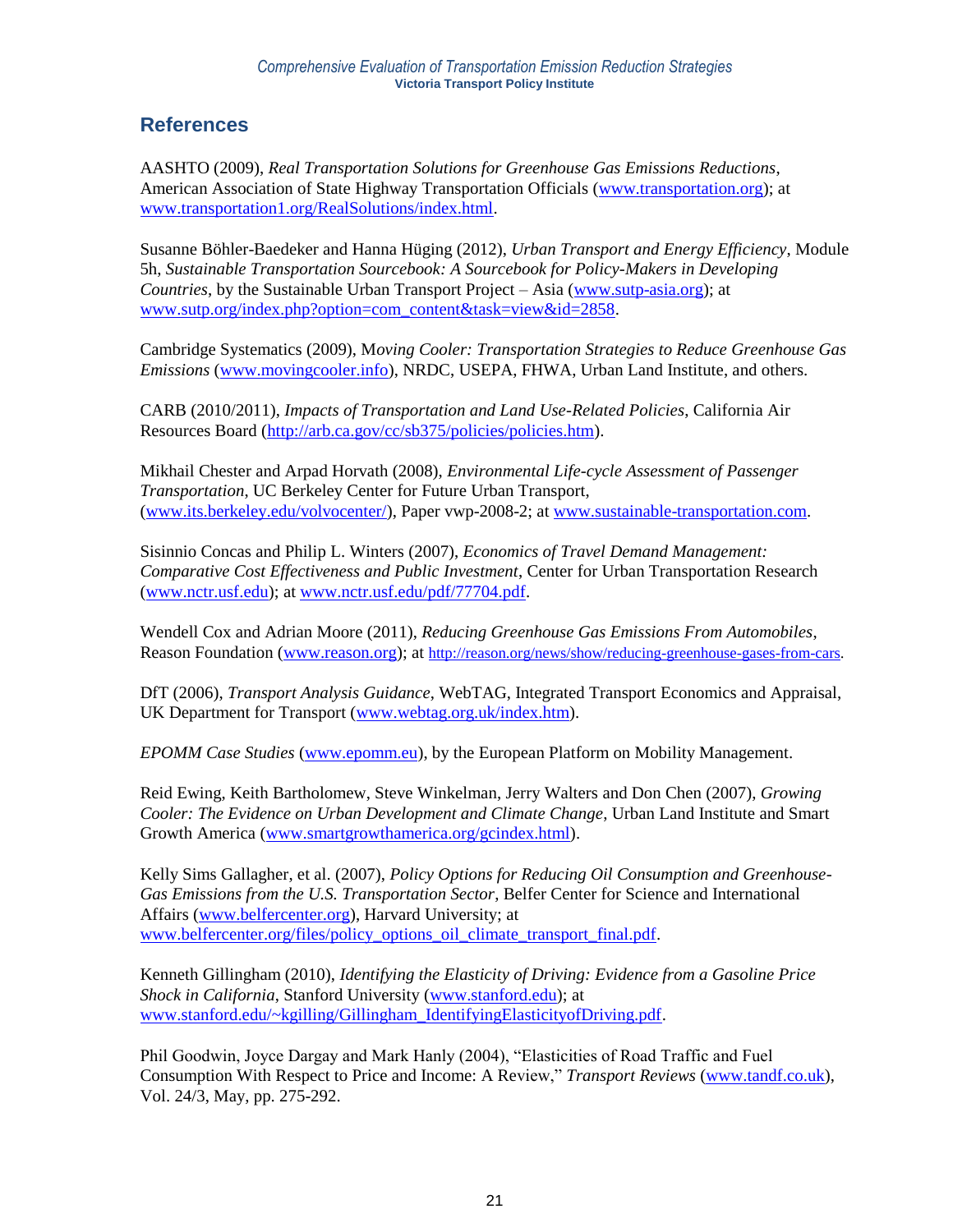Daniel J. Graham (2007), *Agglomeration Economies and Transport Investment*, Discussion Paper No. 2007-11, Joint Transport Research Centre, OECD and International Transport Forum, at [http://puck.sourceoecd.org/vl=9745622/cl=32/nw=1/rpsv/cgi-bin/wppdf?file=5kzbxsv5nnjk.pdf.](http://puck.sourceoecd.org/vl=9745622/cl=32/nw=1/rpsv/cgi-bin/wppdf?file=5kzbxsv5nnjk.pdf)

David T. Hartgen, M. Gregory Fields and Adrian Moore (2011), *Impacts Of Transportation Policies On Greenhouse Gas Emissions In U.S. Regions: Comparing The Cost And Effectiveness Transportation-Related Policies Aimed At Reducing CO<sub>2</sub> <i>Emissions*, Reason Foundation [\(www.reason.org\)](http://www.reason.org/); at [http://reason.org/news/show/greenhouse-gas-policies-cost-transp.](http://reason.org/news/show/greenhouse-gas-policies-cost-transp)

Kent M. Hymel, Kenneth A. Small and Kurt Van Dender (2010), "Induced Demand And Rebound Effects In Road Transport," *Transportation Research B* [\(www.elsevier.com/locate/trb\)](http://www.elsevier.com/locate/trb), Vol. 44, No. 10, December, pp. 1220-1241; at [www.socsci.uci.edu/~ksmall/Rebound\\_congestion\\_27.pdf.](http://www.socsci.uci.edu/~ksmall/Rebound_congestion_27.pdf)

ICF (2010), *Current Practices in Greenhouse Gas Emissions Savings from Transit: Synthesis of Transit Practice*, TCRP 84, TRB [\(www.trb.org\)](http://www.trb.org/); at [http://onlinepubs.trb.org/onlinepubs/tcrp/tcrp\\_syn\\_84.pdf.](http://onlinepubs.trb.org/onlinepubs/tcrp/tcrp_syn_84.pdf)

ITDP (2010), *Manual for Calculating Greenhouse Gas Benefits of Global Environmental Facility Transportation Projects*, Institute for Transportation and Development Policy, for the Scientific and Technical Advisory Panel of the Global Environment Facility [\(www.thegef.org\)](http://www.thegef.org/); at [www.thegef.org/gef/GEF\\_C39\\_Inf.16\\_Manual\\_Greenhouse\\_Gas\\_Benefits.](http://www.thegef.org/gef/GEF_C39_Inf.16_Manual_Greenhouse_Gas_Benefits)

Annika K. Jägerbrand, et al. (2014), *Rebound Effects Of Energy Efficiency Measures In The Transport Sector In Sweden*, The Swedish Energy Agency [\(www.vti.se\)](http://www.vti.se/); at [www.vti.se/en/publications/pdf/rebound-effects-of-energy-efficiency-measures-in-the-transport-sector](http://www.vti.se/en/publications/pdf/rebound-effects-of-energy-efficiency-measures-in-the-transport-sector-in-sweden.pdf)[in-sweden.pdf.](http://www.vti.se/en/publications/pdf/rebound-effects-of-energy-efficiency-measures-in-the-transport-sector-in-sweden.pdf)

Robert A. Johnston (2006), *Review of U.S. and European Regional Modeling Studies of Policies Intended to Reduce Motorized Travel, Fuel Use, and Emissions*, at [www.vtpi.org/johnston.pdf.](http://www.vtpi.org/johnston.pdf)

Charlotte Kendra, G. Castillo, Deejay Cromwell Sanqui, May Ajero and Cornie Huizenga (2007), *The Co-Benefits of Responding to Climate Change: Status in Asia*, Work Assignment No. 41, Co-benefits Coordinator in Asia Project (www.observatory.ph/co-benefits asia/index.php).

Mindy Kimball, Mikhail Chester, Christopher Gino, and Janet Reyna (2013), "Assessing the Potential for Reducing Life-Cycle Environmental Impacts through Transit-Oriented Development Infill along Existing Light Rail in Phoenix," *Journal of Planning Education & Research* [\(http://jper.sagepub.com\)](http://jper.sagepub.com/), December, Vol. 33, No. 4, pp. 395-410; at [http://jpe.sagepub.com/content/33/4/395.full.](http://jpe.sagepub.com/content/33/4/395.full)

Chuck Kooshian and Steve Winkelman (2011), *Growing Wealthier: Smart Growth, Climate Change and Prosperity*, Center for Clean Air Policy [\(www.ccap.org\)](http://www.ccap.org/); at [www.growingwealthier.info.](http://www.growingwealthier.info/)

James Leather (2009), *Rethinking Transport and Climate Change*, Asian Development Bank [\(www.adb.org\)](http://www.adb.org/); at [www.transport2012.org/bridging/ressources/files/1/96,Rethinking\\_Transport\\_and\\_Climate\\_Chan.pdf.](http://www.transport2012.org/bridging/ressources/files/1/96,Rethinking_Transport_and_Climate_Chan.pdf)

Lewison Lem, Rami Chami and Dylan Tucker (2011), *Transit Land Use Multiplier Analysis: A Kentucky Example*, presented at Greenhouse Gas Strategies in a Changing Climate, Air and Waste Management Association [\(www.awma.org\)](http://www.awma.org/); at [http://events.awma.org/GHG2011/Abstracts/Session%2012/Abstract%20%2330/Extended%20Abstract\\_30.pdf.](http://events.awma.org/GHG2011/Abstracts/Session%2012/Abstract%20%2330/Extended%20Abstract_30.pdf)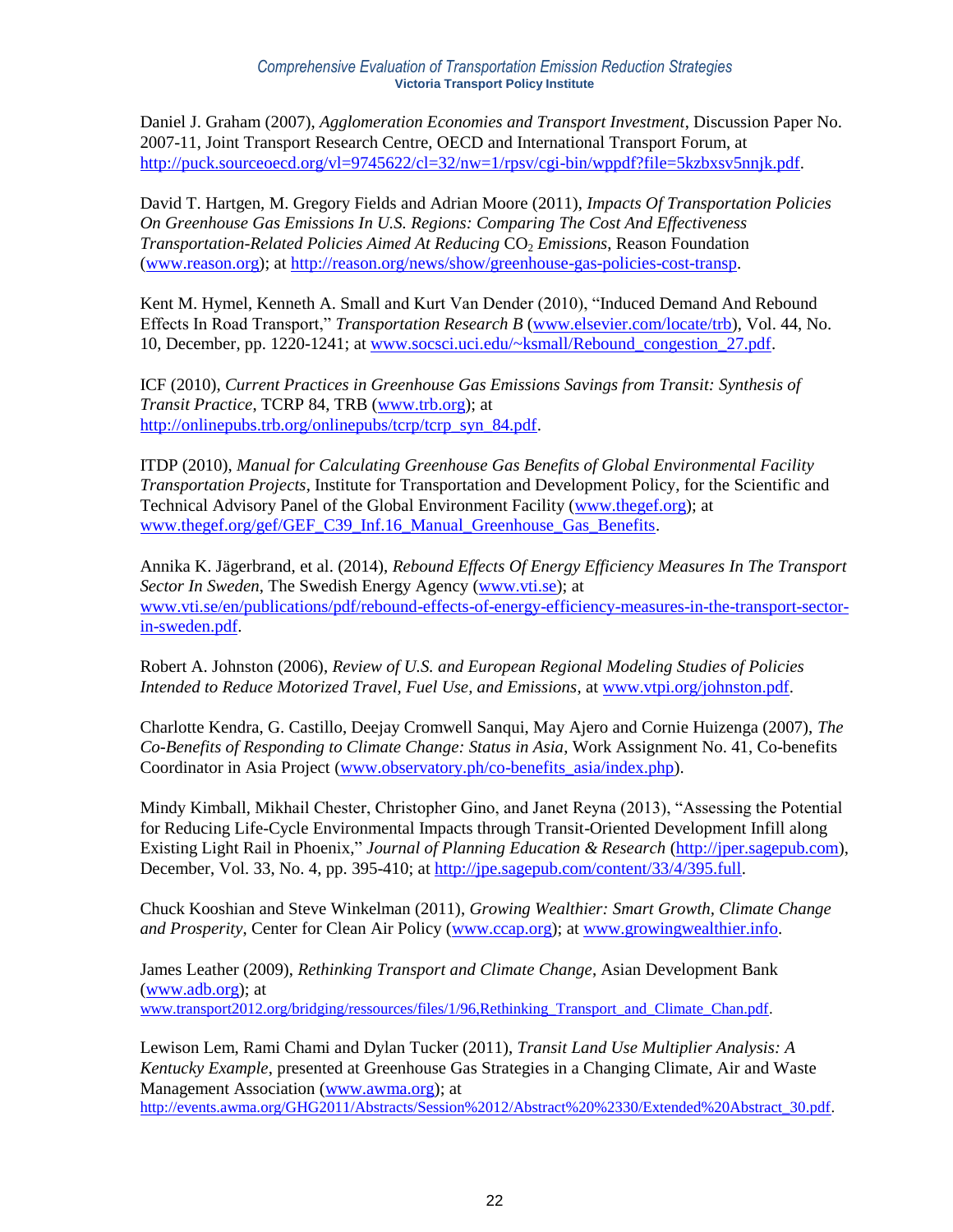Shanjun Li, Joshua Linn and Erich Muehlegger (2011), *Gasoline Taxes and Consumer Behavior*, Stanford University [\(http://economics.stanford.edu\)](http://economics.stanford.edu/); at [http://economics.stanford.edu/files/muehlegger3\\_15.pdf.](http://economics.stanford.edu/files/muehlegger3_15.pdf)

Todd Litman (2001), "Generated Traffic; Implications for Transport Planning," *ITE Journal*, Vo. 71/4, Institute of Transportation Engineers [\(www.ite.org\)](http://www.ite.org/), April, pp. 38-47; at [www.vtpi.org/gentraf.pdf.](http://www.vtpi.org/gentraf.pdf)

Todd Litman (2005), "Efficient Vehicles Versus Efficient Transportation: Comparing Transportation Energy Conservation Strategies," *Transport Policy*, Vo. 12/2, March, pp. 121-129; at [www.vtpi.org/cafe.pdf.](http://www.vtpi.org/cafe.pdf)

Todd Litman (2006), "Transportation Market Distortions," *Berkeley Planning Journal*; issue theme *Sustainable Transport in the United States: From Rhetoric to Reality?* [\(www](http://www-dcrp.ced.berkeley.edu/bpj)[dcrp.ced.berkeley.edu/bpj\)](http://www-dcrp.ced.berkeley.edu/bpj), Volume 19, pp. 19-36; at [www.vtpi.org/distortions\\_BPJ.pdf.](http://www.vtpi.org/distortions_BPJ.pdf)

Todd Litman (2007), *Smart Transportation Emission Reduction Strategies*, VTPI [\(www.vtpi.org\)](http://www.vtpi.org/); at [www.vtpi.org/ster.pdf.](http://www.vtpi.org/ster.pdf)

Todd Litman (2008), *Are Vehicle Travel Reduction Targets Justified? Evaluating Mobility Management Policy Objectives Such As Targets To Reduce VMT And Increase Use Of Alternative Modes*, VTPI [\(www.vtpi.org\)](http://www.vtpi.org/); at [www.vtpi.org/vmt\\_red.pdf.](http://www.vtpi.org/vmt_red.pdf)

Todd Litman (2009), *Transportation Cost and Benefit Analysis: Techniques, Estimates and Implications*, VTPI [\(www.vtpi.org/tca\)](http://www.vtpi.org/tca).

Todd Litman (2010), *Socially Optimal Transport Prices and Markets*, VTPI [\(www.vtpi.org\)](http://www.vtpi.org/); [www.vtpi.org/sotpm.pdf.](http://www.vtpi.org/sotpm.pdf)

Todd Litman (2011), *Evaluating Public Transit Benefits and Costs*, Victoria Transport Policy Institute [\(www.vtpi.org\)](http://www.vtpi.org/); at [www.vtpi.org/tranben.pdf.](http://www.vtpi.org/tranben.pdf)

Todd Litman (2012), *Changing Vehicle Travel Price Sensitivities: The Rebounding Rebound Effect*, VTPI [\(www.vtpi.org\)](http://www.vtpi.org/); at [www.vtpi.org/VMT\\_Elasticities.pdf.](http://www.vtpi.org/VMT_Elasticities.pdf)

Todd Litman (2013), *The Future Isn't What It Used To Be: Changing Trends And Their Implications For Transport Planning*, Victoria Transport Policy Institute [\(www.vtpi.org\)](http://www.vtpi.org/); at [www.vtpi.org/future.pdf;](http://www.vtpi.org/future.pdf) originally published as "Changing Travel Demand: Implications for Transport Planning," *ITE Journal*, Vol. 76, No. 9, [\(www.ite.org\)](http://www.ite.org/), September 2006, pp. 27-33.

M. Maibach, et al. (2008), *Handbook on Estimation of External Cost in the Transport Sector,* CE Delft [\(www.ce.nl\)](http://www.ce.nl/); at [http://ec.europa.eu/transport/sustainable/doc/2008\\_costs\\_handbook.pdf.](http://ec.europa.eu/transport/sustainable/doc/2008_costs_handbook.pdf)

David Metz (2010), "Saturation of Demand for Daily Travel," *Transport Reviews*, Vol. 30, Is. 5, pp. 659 – 674 [\(http://tris.trb.org/view.aspx?id=933522\)](http://tris.trb.org/view.aspx?id=933522); summary at [www.ucl.ac.uk/news/news](http://www.ucl.ac.uk/news/news-articles/1006/10060306)[articles/1006/10060306](http://www.ucl.ac.uk/news/news-articles/1006/10060306) and [www.eutransportghg2050.eu/cms/assets/Metz-Brussels-2-10.pdf.](http://www.eutransportghg2050.eu/cms/assets/Metz-Brussels-2-10.pdf)

Jeremy J. Michalek, et al. (2011), "Valuation Of Plug-In Vehicle Life-Cycle Air Emissions And Oil Displacement Benefits," *Proceedings of the National Academy of Sciences* [\(www.pnas.org\)](http://www.pnas.org/), Vol. 108, No. 40, pp. 16554-16558; at [www.pnas.org/content/108/40/16554.abstract.](http://www.pnas.org/content/108/40/16554.abstract)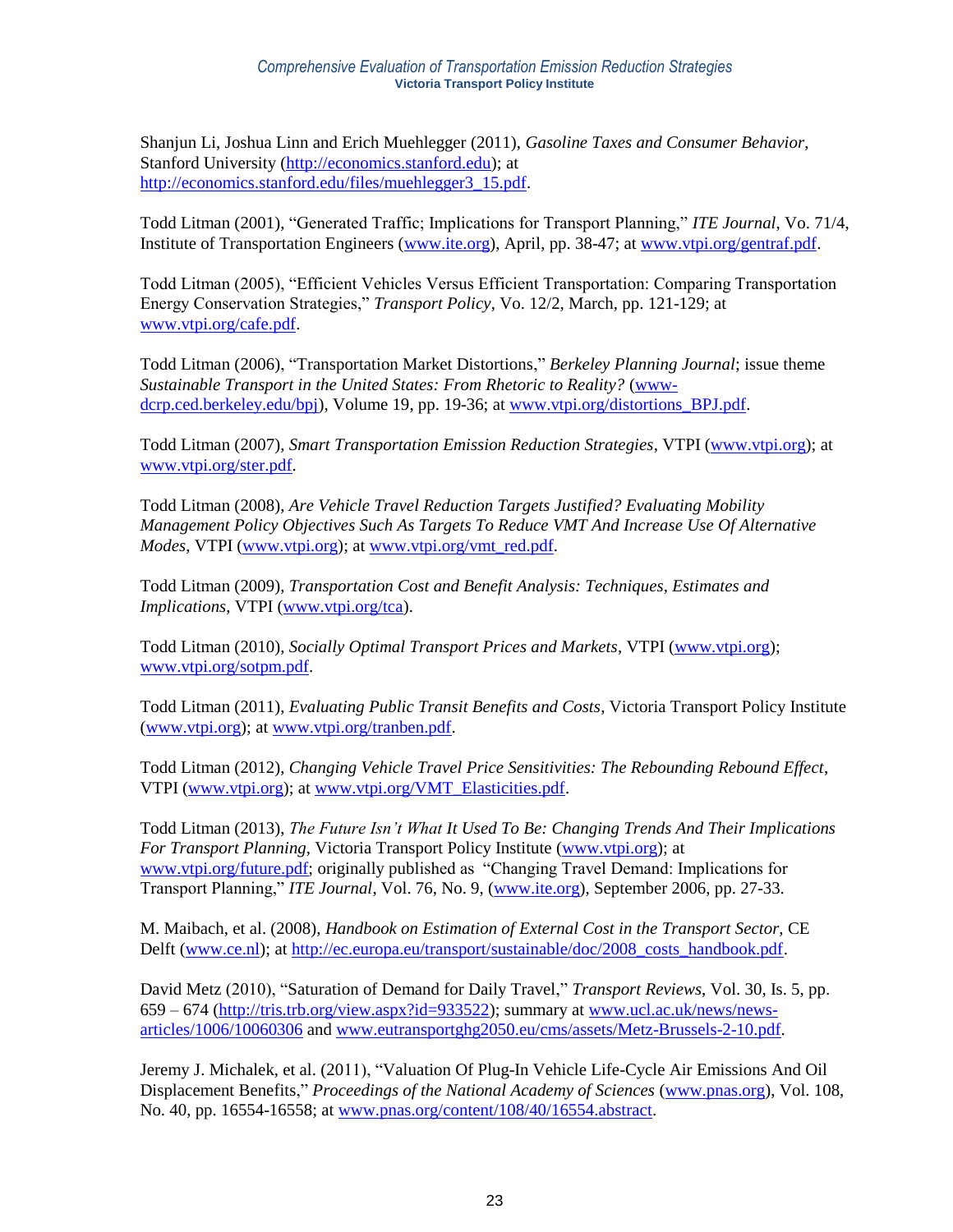McKinsey (2007), *Reducing U.S. Greenhouse Gas Emissions: How Much At What Cost*, McKinsey and Company [\(www.mckinsey.com\)](http://www.mckinsey.com/) and The Conference Board; at [www.mckinsey.com/Client\\_Service/Sustainability/Latest\\_thinking/Reducing\\_US\\_greenhouse\\_gas\\_emissions](http://www.mckinsey.com/Client_Service/Sustainability/Latest_thinking/Reducing_US_greenhouse_gas_emissions).

Adrian T. Moore, Samuel R. Staley and Robert W. Poole Jr. (2010), "The Role Of VMT Reduction In Meeting Climate Change Policy Goals," *Transportation Research A*, Vol. 44, pp. 565–574; at [http://ntl.bts.gov/lib/35000/35200/35297/TransportationResearchPart\\_A2.pdf.](http://ntl.bts.gov/lib/35000/35200/35297/TransportationResearchPart_A2.pdf)

W. Ross Morrow, Kelly Sims Gallagher, Gustavo Collantes and Henry Lee (2010), *Analysis of Policies to Reduce Oil Consumption and Greenhouse-Gas Emissions from the U.S. Transportation Sector*, Belfer Center, Kennedy School of Government, Harvard University [\(http://belfercenter.ksg.harvard.edu\)](http://belfercenter.ksg.harvard.edu/); at [http://belfercenter.ksg.harvard.edu/files/Policies%20to%20Reduce%20Oil%20Consumption%20and%20](http://belfercenter.ksg.harvard.edu/files/Policies%20to%20Reduce%20Oil%20Consumption%20and%20Greenhouse%20Gas%20Emissions%20from%20Transportation.pdf) [Greenhouse%20Gas%20Emissions%20from%20Transportation.pdf.](http://belfercenter.ksg.harvard.edu/files/Policies%20to%20Reduce%20Oil%20Consumption%20and%20Greenhouse%20Gas%20Emissions%20from%20Transportation.pdf)

Brice G. Nichols and Kara Kockelman (2015), "Urban Form and Life-Cycle Energy Consumption: Case Studies at the City Scale," *Journal of Transportation and Land Use*, Vol. 8, No. 3; at [www.jtlu.org/index.php/jtlu/article/view/598.](http://www.jtlu.org/index.php/jtlu/article/view/598)

Robert Noland (2003), "Traffic Fatalities and Injuries: The Effects of Changes in Infrastructure and Other Trends," *Journal of Accident Prevention and Analysis* [\(www.elsevier.com/locate/aap\)](http://www.elsevier.com/locate/aap), Vol. 35, pp. 599-611: at [www.cts.cv.ic.ac.uk/staff/wp22-noland.pdf.](http://www.cts.cv.ic.ac.uk/staff/wp22-noland.pdf)

Robert Noland and Mohammed A. Quddus (2006), "Flow Improvements and Vehicle Emissions: Effects of Trip Generation and Emission Control Technology," *Transportation Research D*, Vol. 11 [\(www.elsevier.com/locate/trd\)](http://www.elsevier.com/locate/trd), pp. 1-14; also see [www.cts.cv.ic.ac.uk/documents/publications/iccts00249.pdf.](http://www.cts.cv.ic.ac.uk/documents/publications/iccts00249.pdf)

NZTA (2010), *Economic Evaluation Manual*, Volumes 1 and 2, New Zealand Transport Agency [\(www.nzta.govt.nz\)](http://www.nzta.govt.nz/); at [www.nzta.govt.nz/resources/economic-evaluation-manual/volume-](http://www.nzta.govt.nz/resources/economic-evaluation-manual/volume-1/index.html)[1/index.html.](http://www.nzta.govt.nz/resources/economic-evaluation-manual/volume-1/index.html)

Ian W. H. Parry, Margaret Walls and Winston Harrington (2007), *Automobile Externalities and Policies*, Discussion Paper 06-26, Resources for the Future [\(www.rff.org\)](http://www.rff.org/); at [www.rff.org/rff/Documents/RFF-DP-06-26-REV.pdf.](http://www.rff.org/rff/Documents/RFF-DP-06-26-REV.pdf)

PIEEE (2015), "The Sustainable Communities and Climate Protection Act (SB 375)," *Achieving California's Greenhouse Gas Goals: A Focus on Transportation: A Report for Next 10*, Policy Institute for Energy, Environment and the Economy of the University of California, Davis [\(http://policyinstitute.ucdavis.edu\)](http://policyinstitute.ucdavis.edu/); at [http://bit.ly/1JKcd3D.](http://bit.ly/1JKcd3D)

Randall J. Pozdena (2009), *Driving the Economy: Automotive Travel, Economic Growth, and the Risks of Global Warming Regulations*, Cascade Policy Institute [\(www.cascadepolicy.org\)](http://www.cascadepolicy.org/); at [www.cascadepolicy.org/pdf/VMT%20102109.pdf.](http://www.cascadepolicy.org/pdf/VMT%20102109.pdf)

PSRC (2005), *Traffic Choices Study*, Puget Sound Regional Council [\(http://psrc.org\)](http://psrc.org/); at [http://psrc.org/assets/37/summaryreport.pdf.](http://psrc.org/assets/37/summaryreport.pdf)

SHARP (2011), *Practitioner's Guide to Incorporating Greenhouse Gas Emissions into the Collaborative Decision-Making Framework*, Strategic Highway Research Program 2,